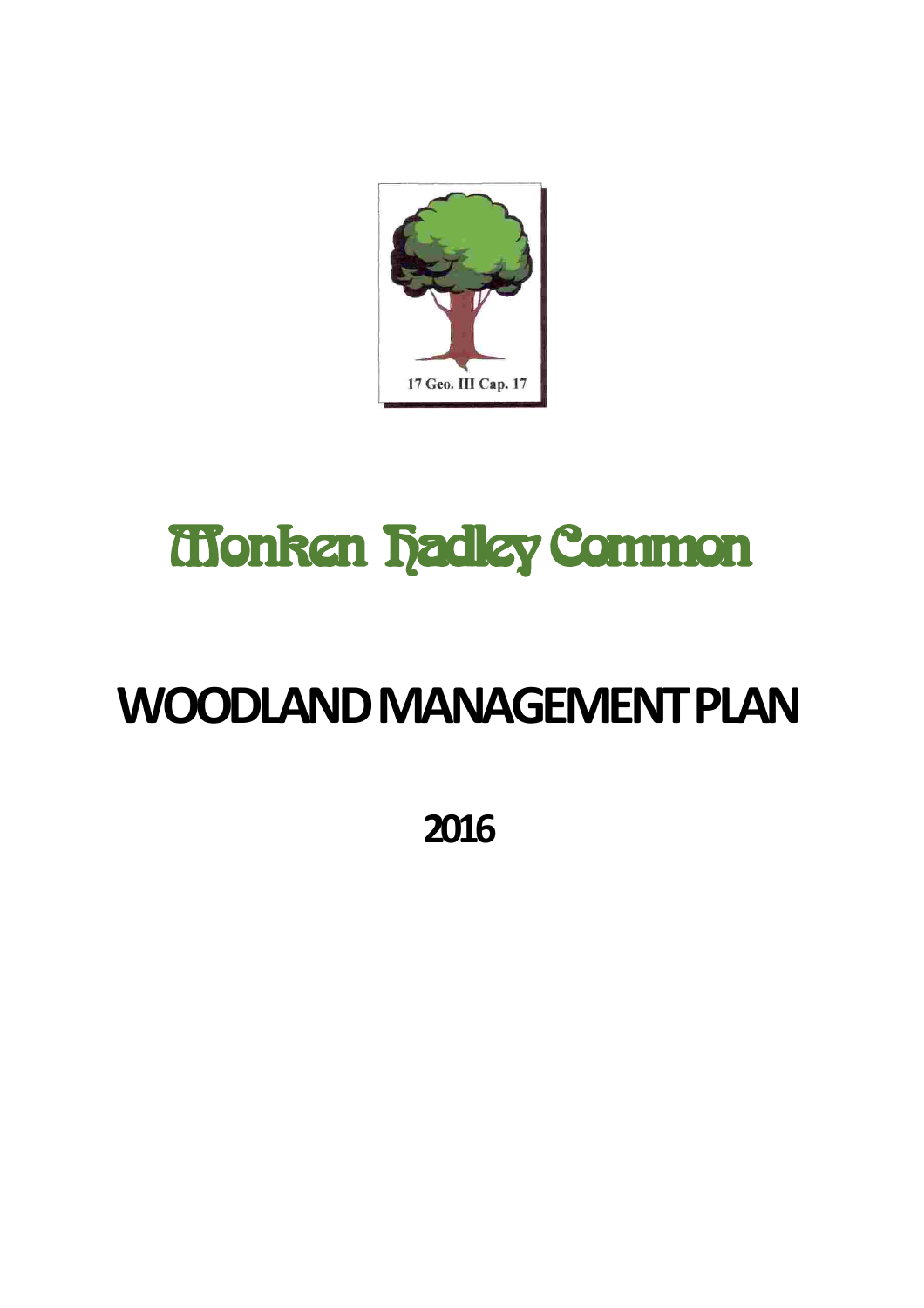#### **CONTENTS**

|                                                | <b>Page</b> |
|------------------------------------------------|-------------|
| <b>INTRODUCTION</b>                            |             |
| VISION AND OBJECTIVES                          |             |
| <b>DESCRIPTION</b>                             | 4           |
| MANAGEMENT STRATEGY                            |             |
| DELIVERING THE PLAN AND MONITORING ITS SUCCESS | 10          |
| <b>FURTHER INFORMATION</b>                     | 12          |

## **APPENDICES**

|                                                  | Page |
|--------------------------------------------------|------|
| 1. SUMMARY TABLE OF FEATURES                     | 13.  |
| 2. HABITATS                                      | 17   |
| 3. RISKS TO THE WOODLAND                         | 18.  |
| 4. SKETCH MAPS SHOWING "MANAGEMENT COMPARTMENTS" | 21.  |
| 5. MAPS SHOWING MANAGEMENT OBJECTIVES            | 22.  |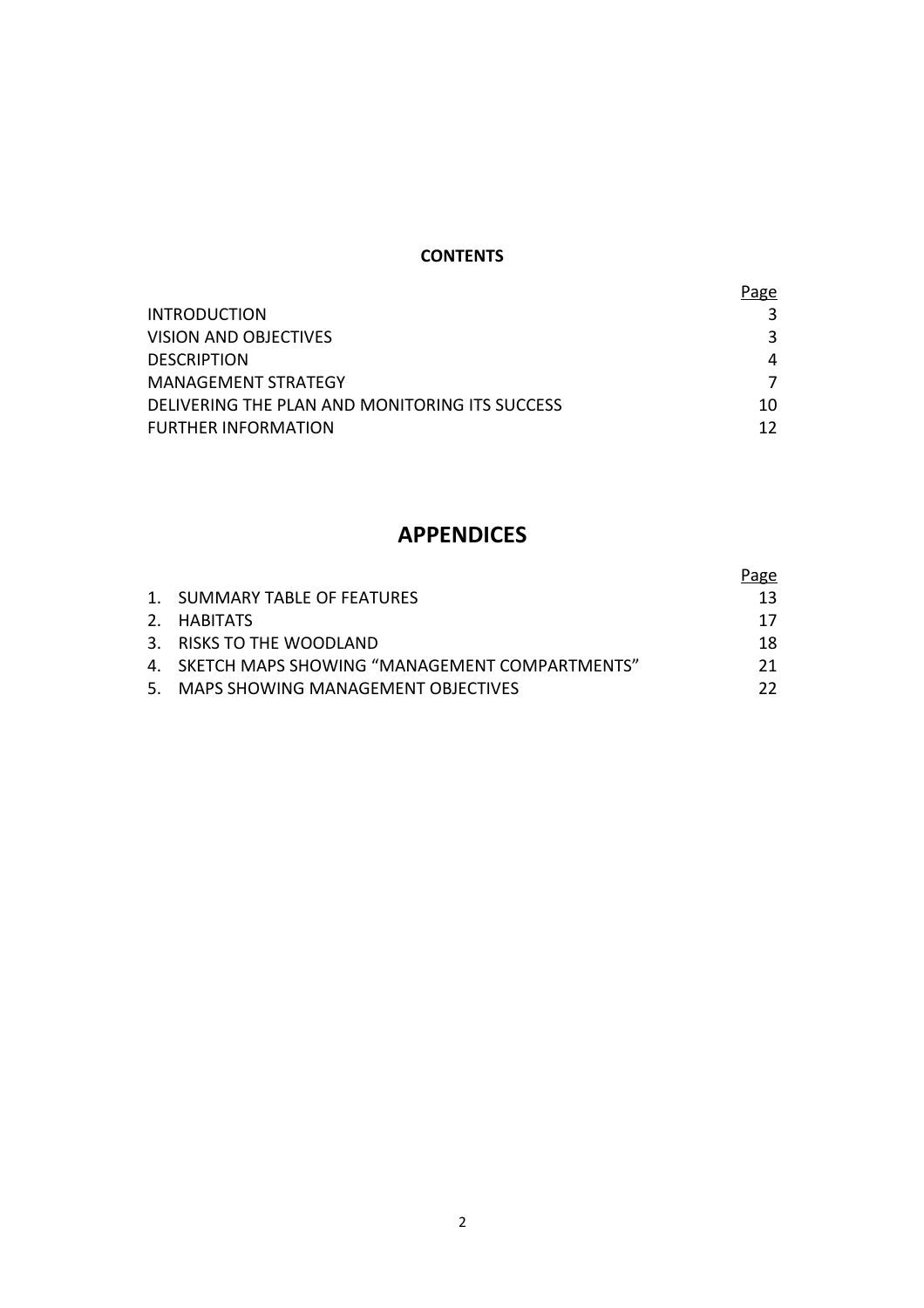## INTRODUCTION

- 1. This plan has been approved by the Management Committee and the Trustees of the Common and provides a guide for the management and maintenance of the woodland areas of Monken Hadley Common over the next decade. It includes a number of initiatives to preserve and enhance both the essential character of the Common and its value as a community amenity.
- 2. The Management Committee are indebted to Mr Simon Levy, an arboriculturalist recommended by the Forestry Commission, for his work in producing the original draft plan and his subsequent advice, and to all those who made comments and suggestions in the process of preparing this document.

## VISION AND OBJECTIVES

- 3. Our overall aim is to preserve the Common as a local amenity which is valued by people of different ages and interests for its essential character – a varied and semi-natural woodland with areas of open grassland, ponds and a lake - for future generations. As some 75% is tree-covered, priority must be given to ensuring a sustainable and diverse woodland of predominately native species. This will necessarily involve:
	- a) retaining and enhancing its existing character by maintaining a varied path network and avoiding the characteristics of a country park eg. metalled surfaces, excessive signage and park benches;
	- b) removing unwanted invasive species and thinning some densely wooded areas and thickets of saplings to protect ancient trees and foster the successful development of younger trees;
	- c) planting or replanting to ensure the woodland has "resilience"; conscious of the increasing threat of disease affecting various trees, priority in any planting will be given to species that have proved disease resistant;
	- d) maintaining a regular and effective health and safety regime.
- 4. Conscious that the woodland is only one part, albeit the major part, of The Common other broader objectives for the whole Common include:
	- a) To protect and enhance the natural habitats for a wide range of flora and fauna by maintaining the heathlands, grasslands, lake and ponds, taking due cognisance of the aims of the London Biodiversity Action Plan.
	- b) To maintain and improve the amenity value of the Common and encourage its use for recreational and educational purposes.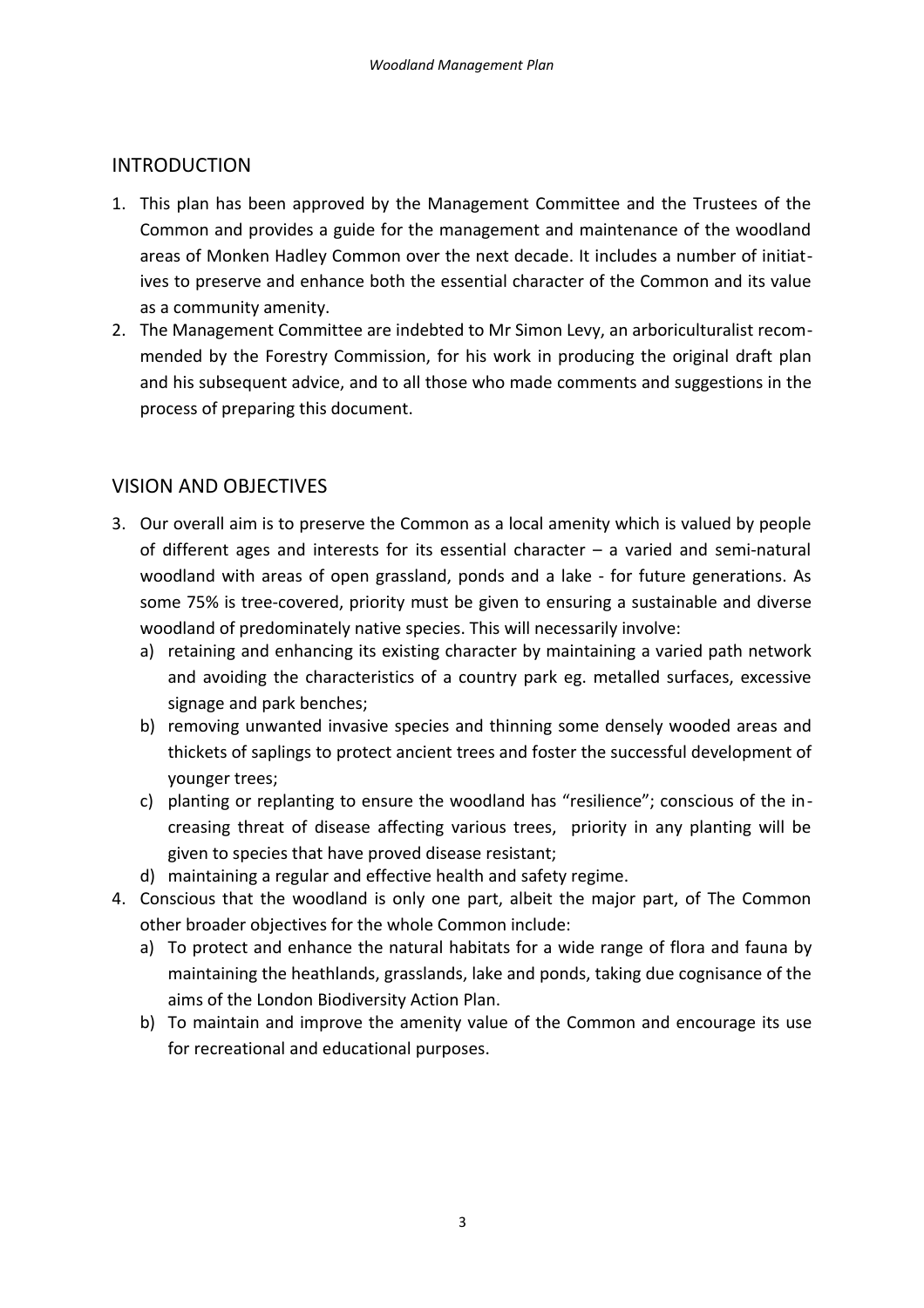## **DESCRIPTION**

- 5. Monken Hadley Common is one of the few surviving remnants of Enfield Chase, an historic royal hunting forest, which would have been comprised of a mix of woodland and open areas that contained a number of pollards ie. trees cut on a regular basis above the browsing height of deer and cattle (similar to the landscape at Richmond Park).
- 6. Enfield Chase was broken up in 1777 with Monken Hadley being the only section of unenclosed Common remaining. Commoners exercised their grazing rights over its 72 hectares until the Second World War. Since then, the use of the Common has largely been recreational with small scale management by volunteers the norm.
- 7. The Common forms a large wedge of land running from its broadest in the west and tapering to the east. Sloping down from its highest point (some 130 metres above sea level) near Monken Hadley Church to its lowest (some 60 metres) at Pymmes Brook, it rises back to 100m at its eastern end and is bisected by the east coast main railway line.
- 8. Although much of Monken Hadley Common is bordered by housing it does not feel enclosed as it is also bordered by other open spaces, such as Hadley Wood Golf Course, and Covert Way Nature Reserve to the north and sports grounds and school playing fields to the south.
- 9. The Common lies largely on a bedrock of London Clay but to the west, beneath the open more heathy area, sand and gravels form the soil as they also do at the extreme east of the site. Small occasional pockets of sand and gravel occur elsewhere. In 2015 the Lon-don Geodiversity Partnership carried out an assessment<sup>[1](#page-3-0)</sup> of the Common, with a view to recommending it be designated as a Locally Important Geological Site (LIGS); though they are non-statutory, LIGS, if ultimately adopted by a Borough, are equivalent to Sites of Borough or Local Importance for Nature Conservation, and are accorded equivalent protection.

### *Description by Compartment (See sketch maps of compartments in Appendix 4.)*

10. For the purposes of this plan the compartments are the same as those referred to in the current overall Monken Hadley Common Management Plan<sup>[2](#page-3-1)</sup> but Compartment A, the War Memorial area on the north side of Camlet Way, is excluded as it is separate from the main woodland areas.

## *Compartment B. The Cricket Pitch Area*

11. Covers the western tip of the Common and is largely level and open being flanked by Camlet Way to the west and woodland to the east. Of particular significance is the remaining lowland heath and acid grassland as can be seen by the few remaining clumps of heather, gorse, red fescue and wavy hair grass. Parts of this area also contain a cricket pitch and less interesting grassed areas. As is typical of such areas formerly maintained by grazing, the area is being gradually encroached on by trees in particular birch as well as poplar and oak; a group of Austrian pine is also present. Grass and clumps of bramble form the ground layer. As can be seen by the stumps, efforts are being made to remove some of the saplings and tree cover. Nearer Hadley Common road there is also quite a large pond.

<span id="page-3-0"></span> $1$  A copy of the LIGS assessment can be found on the website

<span id="page-3-1"></span><sup>&</sup>lt;sup>2</sup> Monken Hadley Common Management Plan 2010/2011 - 2015/2016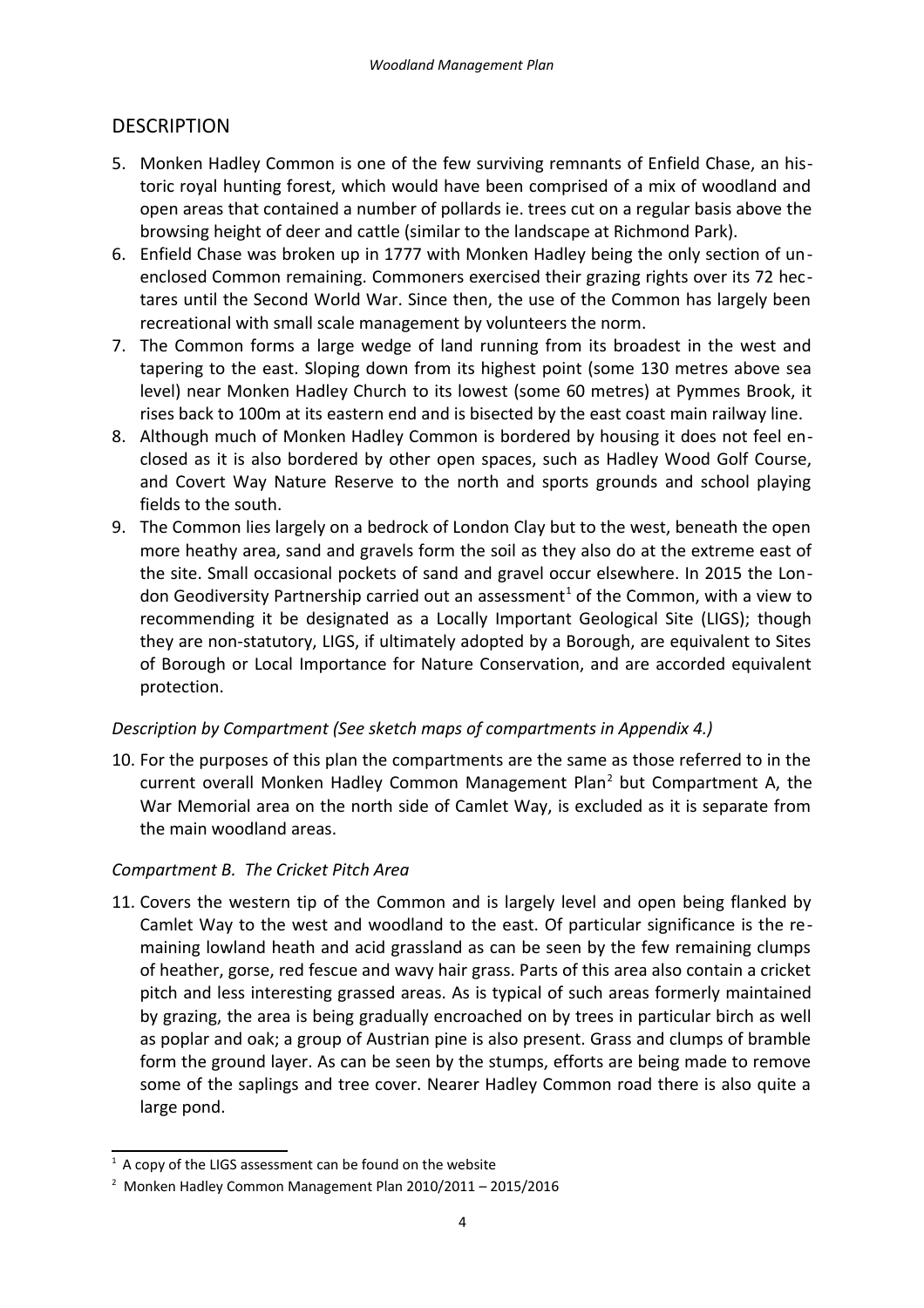#### *Compartment C. The West Wood*

- 12. Covers the area east from compartment B to the main rail line. The land here slopes down to the east and is comprised of broad leaved woodland. Most of the woodland is dominated by large mature veteran trees, typically beech and oak with some ash. Some of the veterans are now senescent and here and there mature trees have fallen creating light clearings which are already regenerating well, typically with ash, hornbeam and sycamore. To the south west, ash is more dominant both in the canopy and understorey along with sycamore, both of which are spreading in an uncontrolled fashion. Ground flora also includes bramble and nettle with dog's mercury and bluebell. With the ash dominant, this part of the wood tends to be lighter.
- 13. To the north and east of this area, except where trees have fallen, the wood tends to be darker with much less ground flora. More beech, oak, hornbeam, sycamore and occasionally Norway maple are present. A line of senescent horse chestnut can be seen on the northern boundary. Holly has become very significant underneath the canopy, creating a dense dark layer under which there is little or no regeneration. Bramble is present where there is light, as is the occasional invasive laurel. In the north of the compartment near Camlet Way there is also a large patch of the invasive garden escape variegated yellow archangel. In the north east of the compartment, in the area where the stream exits the wood, dog violets and male fern, both indicators of old woods, have been noted as have forget-me-nots. Himalayan balsam, another invasive plant, has also been found here close to the boundary fence and efforts have been made to remove it.
- 14. A stream flows eastward through the centre of the woods between Bournewell Hill to the north and Priddeon's Hill to the south. It is joined by a ditch near the site of an old cattle pond. The stream exits the wood near the north-eastern boundary.
- 15. The London Loop footpath runs close to southern perimeter of the compartment and there are other main paths including an established ride through the middle of the wood, one principally following the main stream, as well as a path hugging the wood's northern edge.
- 16. There is a certain amount of garden dumping into the wood from the houses on the wood's northern edge.

#### *Compartment D. Bakers Hill*

- 17. On the south side of Bakers Hill this small compartment covers an area of grassland and a narrow belt of trees, the car park, and further east woodland which is dominated by oak. Although this woodland is well-developed it is younger than that in compartment C and not yet smothered in holly.
- 18. To the north of Bakers Hill is a well-used, open grassy area (known as the "Picnic Area").

#### *Compartment E. Newman's Hill*

19. Immediately east of the rail line the ground rises slightly to the north and is covered with mature oak and beech with a dense understorey of holly. There is little ground flora here in the shade. Of particular interest is the remains of a boundary bank between the Common and Covert Way Local Nature Reserve which also had a hornbeam stubb (a boundary marker coppiced at high level) - a classic feature of Hertfordshire hornbeam woods.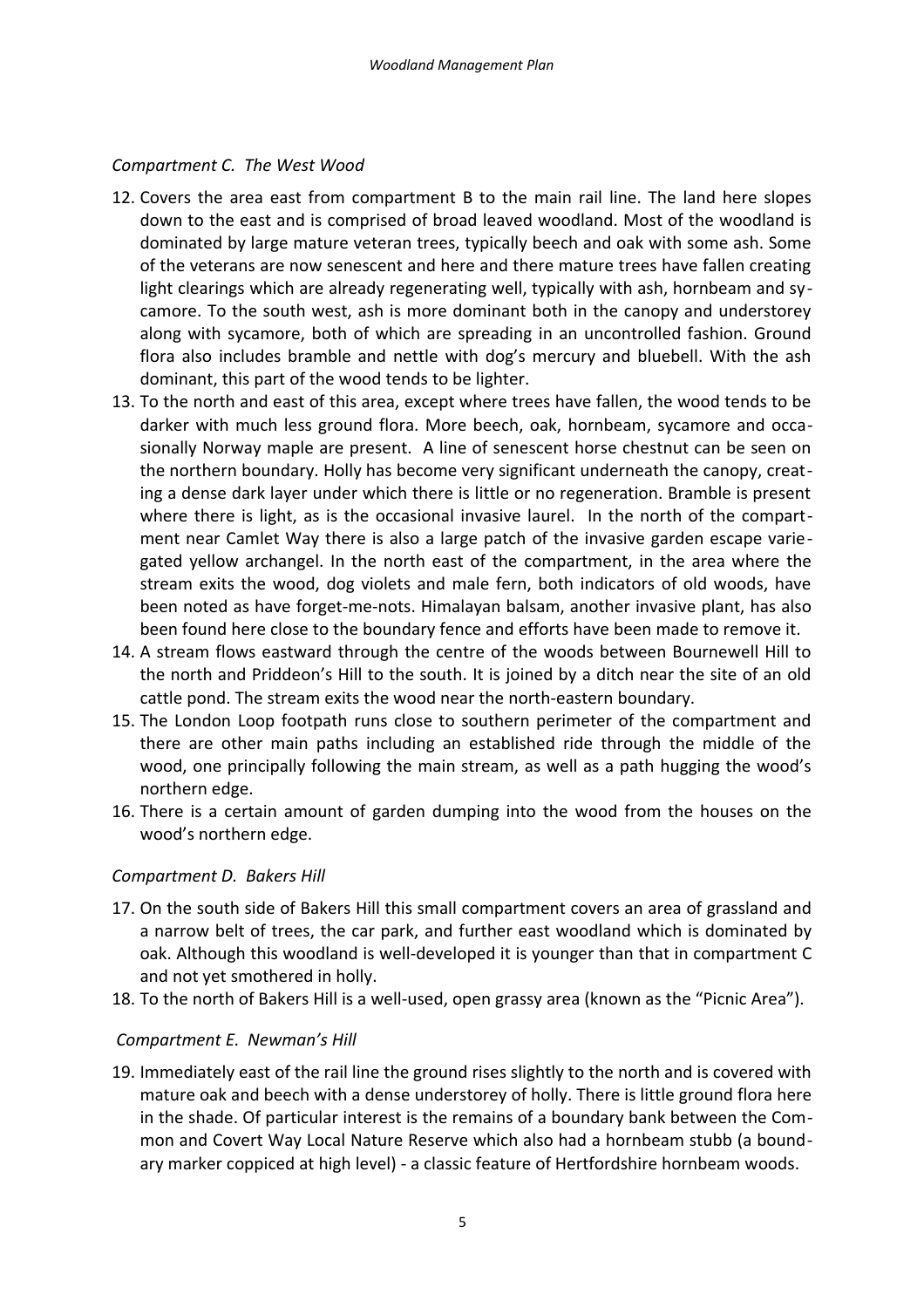20. To the south of the bridleway, which is deeply incised in this area, the woodland is less smothered by holly. Whilst dominated by oak, including some veterans, it has ash, oak and hornbeam, and thorn and elder in the under-storey with more willow further east.

### *Compartment F. The East Wood*

21. Located between Newman's Hill and Jacks Lake this compartment contains some areas of mature trees (oak and some beech) with the typical understorey of holly. It also contains areas of young drawn up oak as well as pockets of ash. Sycamore is also present as is willow and there is good ash regeneration. At the foot of Jacks Lake the woodland has a slightly different character with cherry in the canopy as well as ash and oak, although again holly is widespread. This area of the wood lies wet and its internal footpaths get very muddy in winter. A gas main runs north-south through this compartment and there is a central track with north and south spurs as well as the bridleway. The boundary bank and ditch continue down from Newman's Hill to the north of the compartment, although not easily visible in some places. Just to the north of this area, Brian Wurzell in his 2010 study of the Common<sup>[3](#page-5-0)</sup> identified wood mellick and wood sorrel in addition to other old woodland indicators such as dog's mercury and dog violet.

#### *Compartment G. The Plantation*

22. To the north of the bridleway there is a crescent of grassland bordered by an area of young, oaks of broadly the same age. This oak has a very open grown aspect with numerous side branches and there is no understorey of ground flora other than grass. The south side of the bridleway contains hornbeam and oak, some of which was apparently planted as a screen.

#### *Compartment H. Jack's Lake*

23. This compartment comprises the larger part of the lake, some grassland to the east and west and a small area of mixed woodland between the lake and the bridle path.

### *Compartment I. Games Road Wood.*

24. Running from the east of Jacks Lake to the eastern end of the Common, much of this compartment consists of veteran trees including some very fine oak pollards with hornbeam, ash and beech. There is a dense understorey of holly and the occasional laurel. Immediately east of Jacks Lake there is a stand of mature oak, some in poor condition, with grass underneath. To the east of this area is a stand of much younger drawn-up oak. The Compartment also contains a small pond alongside the central path.

### *Compartment J. Games Road Grassland*

25. A grassy area opposite the housing on Games Road with the occasional tree.

<span id="page-5-0"></span><sup>&</sup>lt;sup>3</sup> "The Woodland of Hadley Common", Brian Worzell, 2010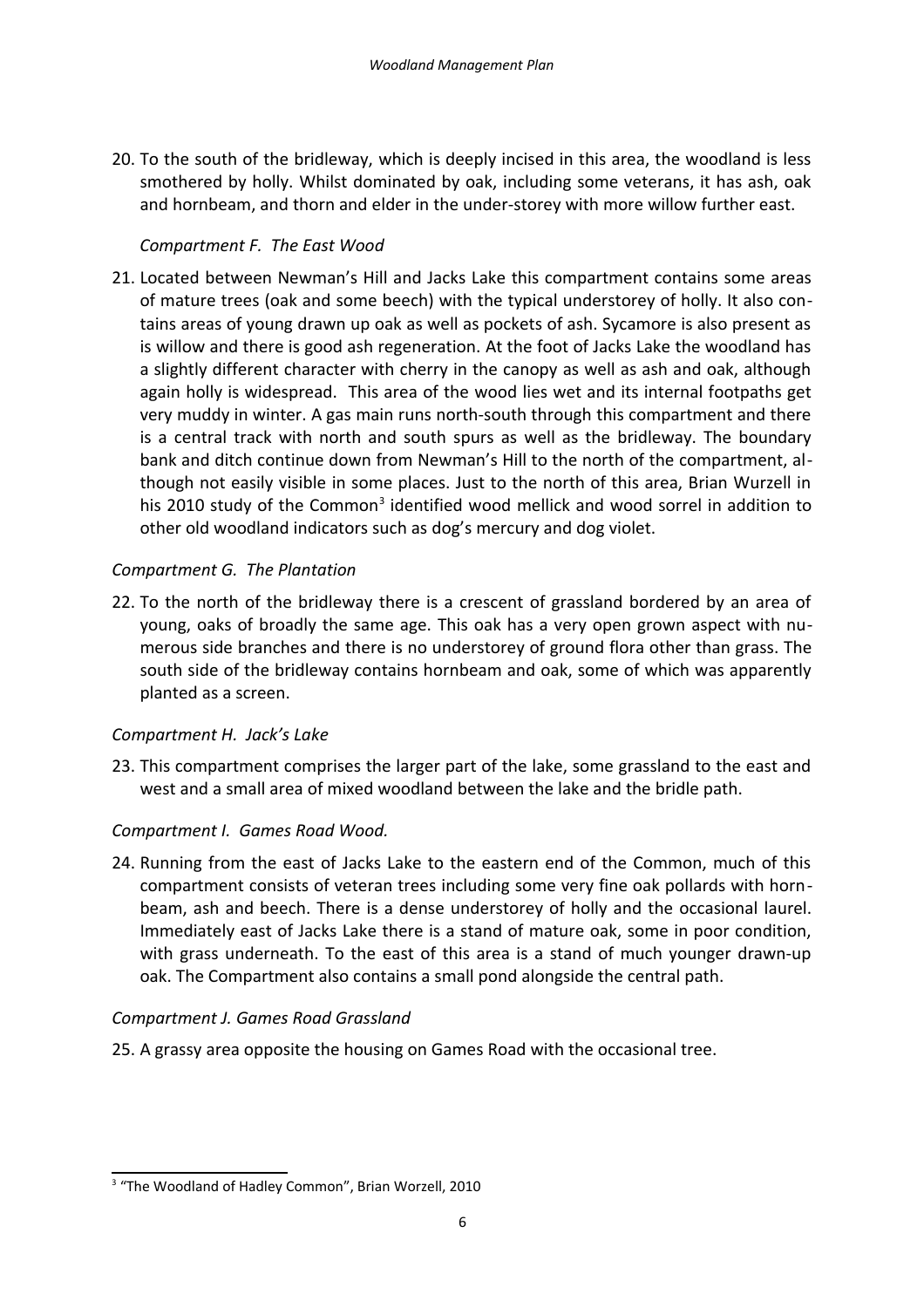## MANAGEMENT STRATEGY

*Note: Certain Management Objectives below suggest action in specific areas of the Common; these areas are shown on the maps in Appendix 5.*

|    | <b>Management Objective</b>                                                                                                                                                                                                                                                        | <b>Management Intention</b>                                                                                                                                                                                                                                                                                                                                                                                                                                                                                                                                                                                                                                                                                                                                                                                                                                                                                                                                                                                                                                                              |
|----|------------------------------------------------------------------------------------------------------------------------------------------------------------------------------------------------------------------------------------------------------------------------------------|------------------------------------------------------------------------------------------------------------------------------------------------------------------------------------------------------------------------------------------------------------------------------------------------------------------------------------------------------------------------------------------------------------------------------------------------------------------------------------------------------------------------------------------------------------------------------------------------------------------------------------------------------------------------------------------------------------------------------------------------------------------------------------------------------------------------------------------------------------------------------------------------------------------------------------------------------------------------------------------------------------------------------------------------------------------------------------------|
| 1. | To retain and enhance aspects of the his-<br>toric wood pasture by freeing ancient and<br>other healthy established trees from com-<br>petition and carrying out selective pollard-<br>ing; this will also involve clearing the un-<br>der-storey in several areas.                | Two areas of roughly I hectare in size, one at the eastern<br>end of the Common, the other in the West Wood between<br>the Picnic Area and the railway line. These to be worked<br>with a three year gap between them:<br>- holly to be cleared, ideally removing root plates to create<br>space around veterans and other trees.                                                                                                                                                                                                                                                                                                                                                                                                                                                                                                                                                                                                                                                                                                                                                        |
|    |                                                                                                                                                                                                                                                                                    | - trees impinging on the veterans to be gradually felled over<br>a three year period starting on the north side of each tree<br>so as to slowly release them.                                                                                                                                                                                                                                                                                                                                                                                                                                                                                                                                                                                                                                                                                                                                                                                                                                                                                                                            |
|    |                                                                                                                                                                                                                                                                                    | Also consider thinning to the north of the "Picnic Area" (in<br>compartment D) to form a<br>larger area<br>of open<br>woodland/wood pasture.                                                                                                                                                                                                                                                                                                                                                                                                                                                                                                                                                                                                                                                                                                                                                                                                                                                                                                                                             |
| 2. | To maintain a varied and healthy wood-<br>land by planting species of trees that have<br>so far proved resistant to disease.                                                                                                                                                       | Wherever planting or replanting of trees is desirable or ne-<br>cessary, first priority will be given to species that have<br>proved disease resistant and those which can thrive on the<br>soil type of the area.                                                                                                                                                                                                                                                                                                                                                                                                                                                                                                                                                                                                                                                                                                                                                                                                                                                                       |
| 3. | (a) To create a ride at the eastern end of<br>the Common.<br>(b) To extend the existing ride in the West<br>Wood.<br>Note: A "ride" is a wide path. Although<br>rides were historically associated with<br>horse riding, the woodland rides on the<br>Common are for walkers only. | (i) The new ride would be created by widening the main<br>east-west path in the Games Road Wood that runs some 30<br>-50 metres from the northern boundary. The aim is to cre-<br>ate a similar ride to the one that exists at the western end<br>of the Common which provides a different woodland exper-<br>ience from narrower woodland paths. Holly would be re-<br>tained on the southern edge of the woods where it serves<br>to screen the houses in Fairgreen from view. The path<br>would be widened to an average of $5 - 10$ metres by creat-<br>ing "scallops" and could encompass areas like the small<br>pond. Veteran trees would be retained (see 1 above).<br>(ii) The ride through the West Wood will be extended east-<br>ward to link up with the wide path on the south side of the<br>main stream. This will be achieved by clearing holly and<br>brambles to create a more open woodland. The brambles at<br>the western edge of the woodland will also be cleared to<br>improve access to the ride.<br>If these projects prove successful/popular, consideration |
|    |                                                                                                                                                                                                                                                                                    | could be given to creating a similar broad ride through the<br>central part of the woods in Compartment E.                                                                                                                                                                                                                                                                                                                                                                                                                                                                                                                                                                                                                                                                                                                                                                                                                                                                                                                                                                               |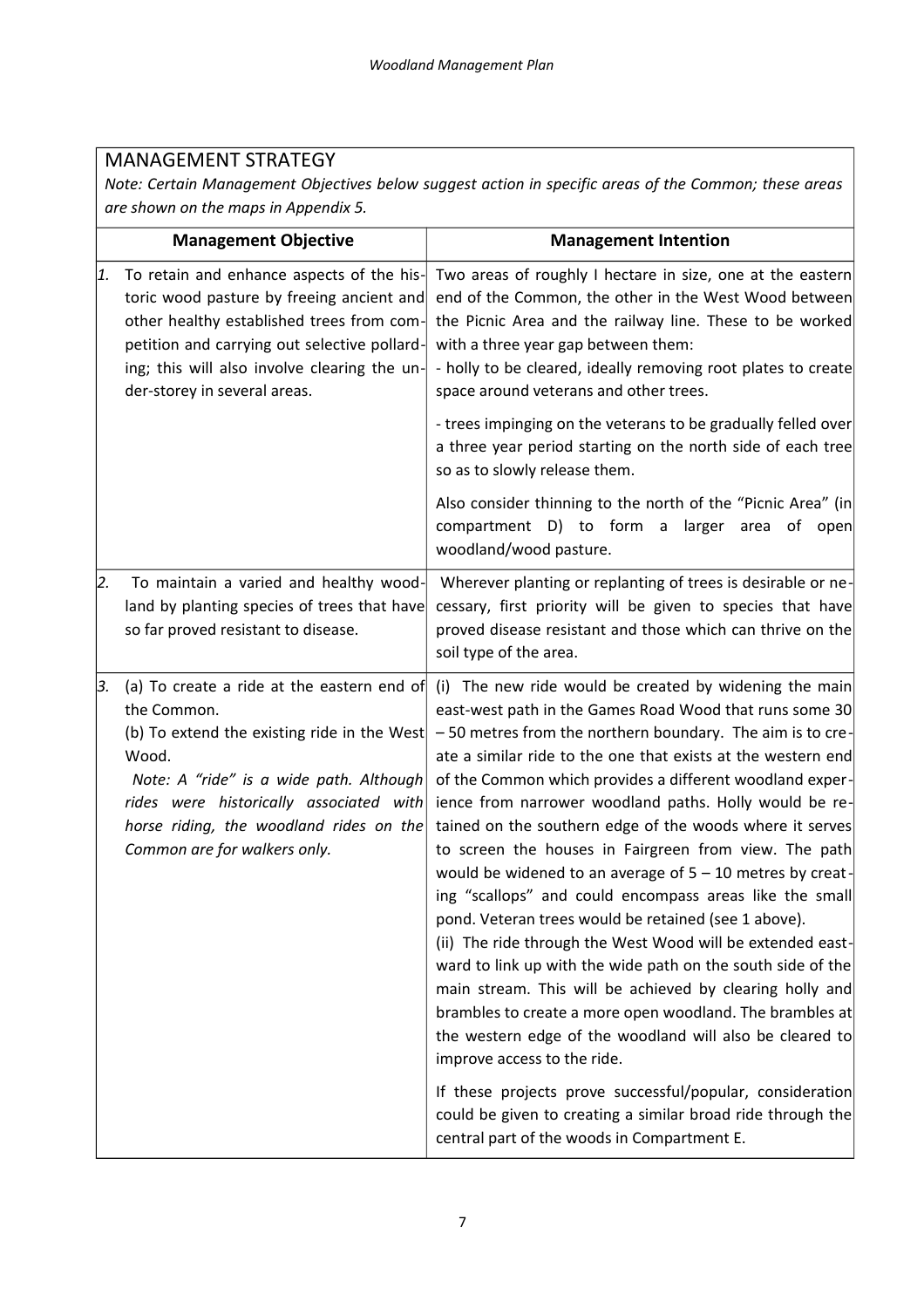| 4.  | To reduce the impact of holly and bramble<br>and other invasive species.                                                        | See above and elsewhere where woodland paths are en-<br>closed by holly and have created a dark and potentially un-<br>safe environment. The main path along the north side of<br>the stream in the West Wood is one that would benefit<br>from Holly clearance.<br>Clear/control the spread of other invasive plants found in<br>the woodland such as laurel, sedge, Himalayan balsam, yel-<br>low archangel and bamboo. |
|-----|---------------------------------------------------------------------------------------------------------------------------------|---------------------------------------------------------------------------------------------------------------------------------------------------------------------------------------------------------------------------------------------------------------------------------------------------------------------------------------------------------------------------------------------------------------------------|
| 5.  | To thin dense stands of younger trees to<br>create quality stands, eliminate dense<br>thickets of sycamore and ash saplings and | Two principal areas to be thinned in conjunction with the<br>holly clearance. Priority will be given to the Plantation area<br>(compartment G).                                                                                                                                                                                                                                                                           |
|     | investigate planting disease-resistant elm.                                                                                     | Secondly, the area to the north of the central path to the<br>east of Jacks Lake (compartment I), whilst retaining a screen<br>of saplings/shrubs along the boundary fence. Elsewhere<br>poorer quality trees to be felled where overcrowding pre-<br>vents healthy tree development.                                                                                                                                     |
|     |                                                                                                                                 | To establish appropriate sites for planting elm after taking<br>aboricultural advice.                                                                                                                                                                                                                                                                                                                                     |
| 6.  | To maintain and improve heathland and<br>grassland areas.                                                                       | To establish boundaries of the desired heathland and grass-<br>land areas and to remove saplings, poorer quality trees and<br>brambles which impinge on their open character, leaving<br>occasional specimen trees.                                                                                                                                                                                                       |
| 7.  | To maintain and improve ponds.                                                                                                  | To continue to carry out regular maintenance of the<br>(i)<br>pond south of the cricket field at the western end of the<br>Common, removing invasive plants to give diversity of hab-<br>itat.<br>To investigate the feasibility of maintaining/restoring<br>(ii)<br>other small ponds.<br>To have a programme of tree removal around the<br>(iii)<br>woodland ponds to increase light levels.                            |
| 18. | To keep several areas as non-intervention<br>zones                                                                              | To keep selected sizeable areas of the wood free from in-<br>tervention, other than maintaining established paths,<br>where nature can take its course to allow a variety of habit-<br>ats to develop.                                                                                                                                                                                                                    |
|     |                                                                                                                                 | A little-used and neglected area to the north-west of the<br>Plantation (compartment F) suggests itself as do the area<br>south of the bridle path and a couple of areas in the West<br>Wood (compartment C).                                                                                                                                                                                                             |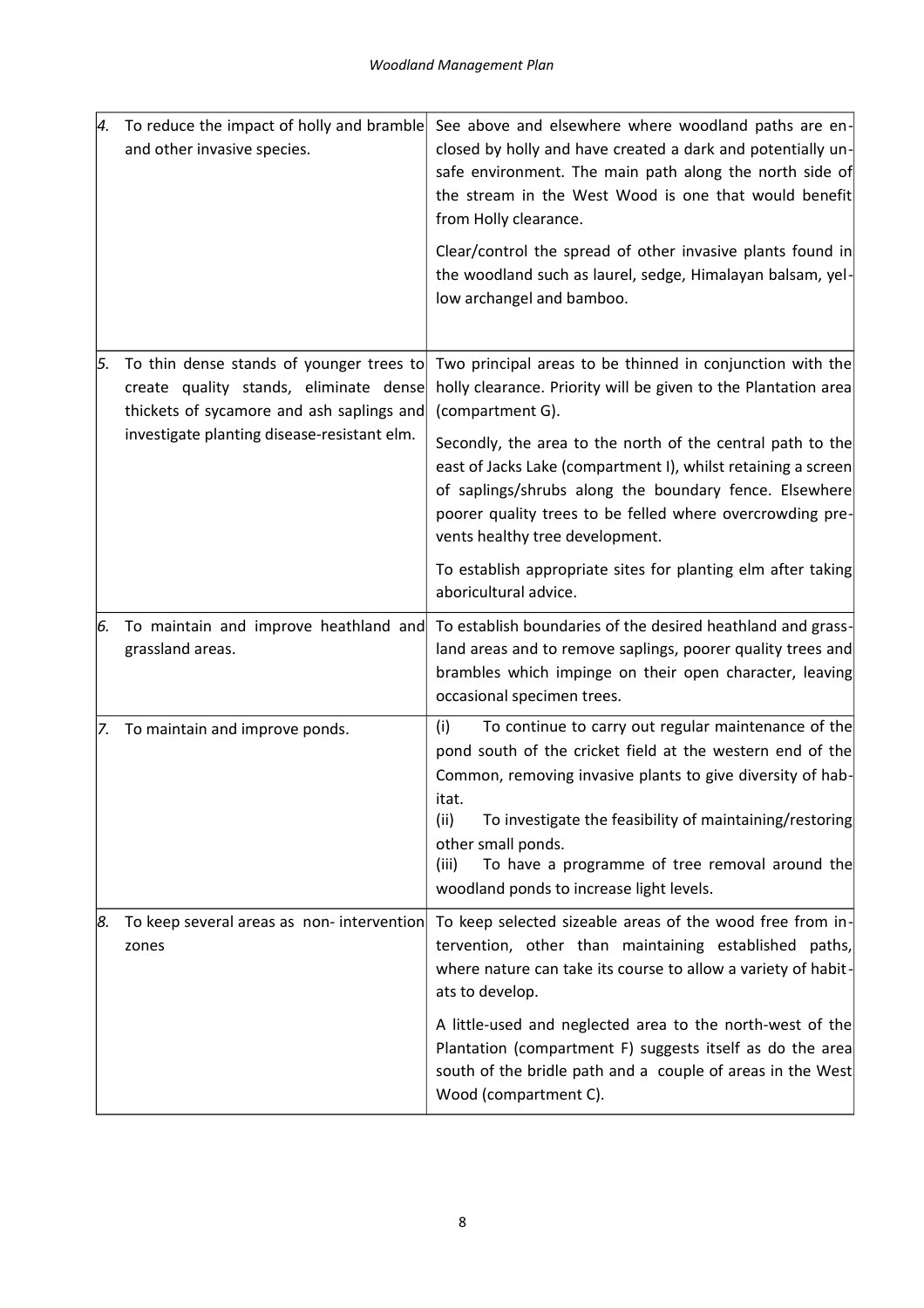| 9. | To maintain an appropriate and effective<br>health and safety regime | (i) A regular, recorded system of tree health and safety<br>checks should be maintained with the Common divided into<br>zones                                            |
|----|----------------------------------------------------------------------|--------------------------------------------------------------------------------------------------------------------------------------------------------------------------|
|    |                                                                      | i.e. zone 1 - high risk areas such as the car park - annual in -<br>spection;                                                                                            |
|    |                                                                      | zone 2 - main paths and areas bordering on housing - every<br>three years;                                                                                               |
|    |                                                                      | zone 3 - limited access areas - no inspection to reflect good<br>industry practice.                                                                                      |
|    |                                                                      | (ii) Southern end of Jacks Lake: In accordance with the<br>Reservoir Engineer's Report of 2014                                                                           |
|    |                                                                      | clear trees from the immediate vicinity of the weir<br>where roots may damage the structure<br>clear the south slope of the dam of vegetation and<br>foster grass growth |
|    |                                                                      | (iii) Inspect the brick bridges and surrounding walls for<br>structural soundness and repair or replace where neces-<br>sary.                                            |
|    |                                                                      | (iv) Inspect and keep repaired all wooden "sleeper" bridges<br>ensuring wire mesh is in good order.                                                                      |
|    | 10. To maintain and improve the amenity<br>value of the area.        | Build on existing notice boards with a nature trail supported<br>by on-line information that could be developed in conjunc-<br>tion with local schools.                  |
|    |                                                                      | Maintain paths, picnic areas, car park and benches.                                                                                                                      |
|    | 11. Continue to encourage the use of the Com-                        | See nature trail (10, above).                                                                                                                                            |
|    | mon for recreational and educational pur-<br>poses.                  | Continue to work with the cricket club and local schools to<br>enable use of the western end of the Common for sporting<br>purposes                                      |
|    |                                                                      | Encourage the use of the Common as a resource for field<br>work and nature projects by local schools                                                                     |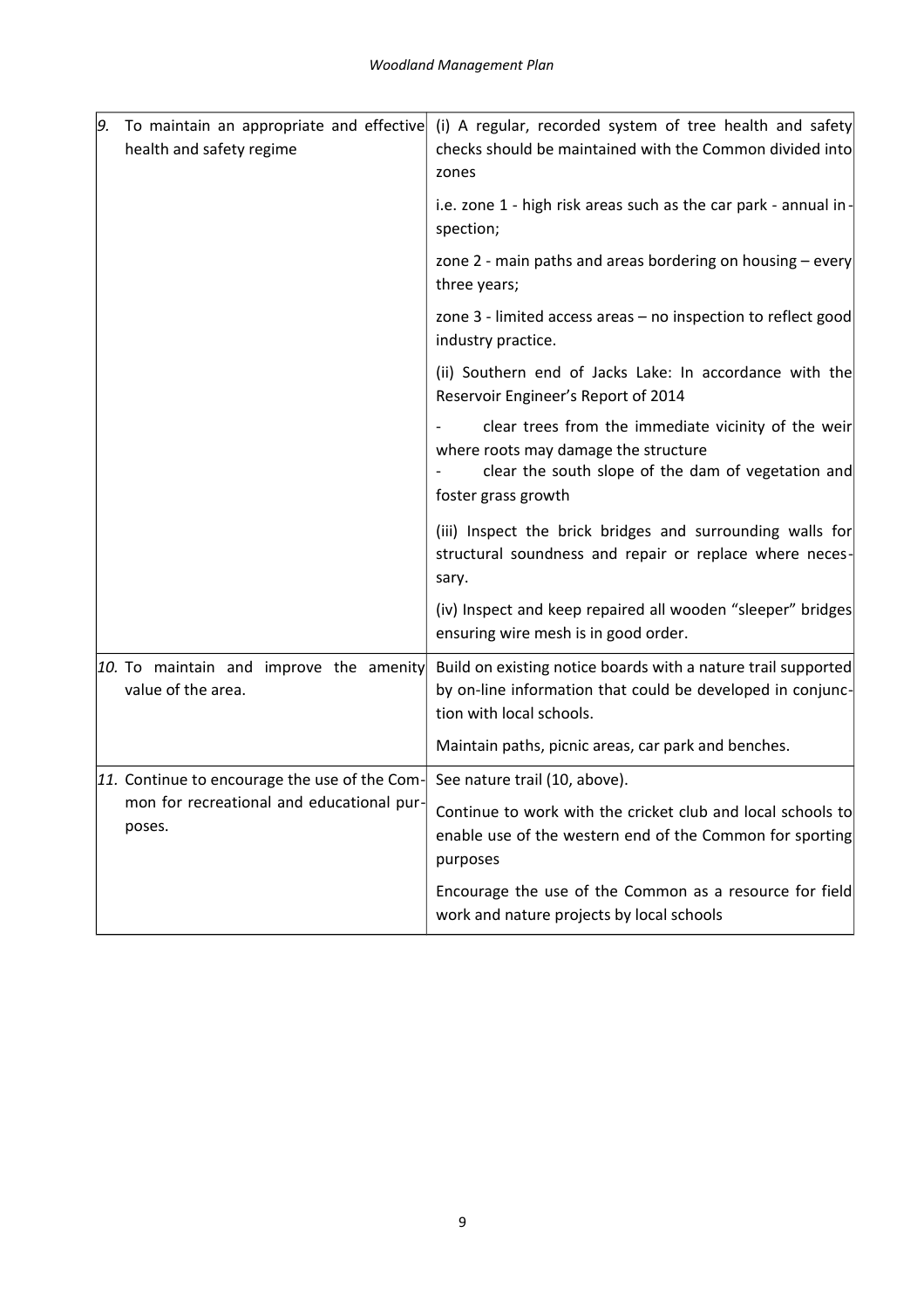## DELIVERING THE PLAN AND MONITORING ITS SUCCESS

- (i) The aim is to implement the plan over the next five to ten years. However, the timescale will very much depend on the resources available as well as other challenges and threats that may need a response, for instance, the impact of Ash Dieback and the Oak Processionary Moth. A full review will be carried out after five years and the plan adjusted to take account of these factors.
- (ii) It is envisaged that some of the work will be undertaken by the Conservation Volunteers. Certain projects will require the use of contractors with specialist equipment and it is intended to obtain funding for these from the Forestry Commission and where feasible from the sale of timber felled in furtherance of the objectives set out above. Financial support will also be sought from The Friends of Hadley Common. In addition, the scope for involving other community groups or not-for-profit organisations will be investigated.

|                | Management                                                                                                                                                                                                                                                                    |                        | <b>Indicator of</b>                                                                   | <b>Method of</b>                 | <b>Frequency of</b>                                                               |
|----------------|-------------------------------------------------------------------------------------------------------------------------------------------------------------------------------------------------------------------------------------------------------------------------------|------------------------|---------------------------------------------------------------------------------------|----------------------------------|-----------------------------------------------------------------------------------|
|                | <b>Objective/Activities</b>                                                                                                                                                                                                                                                   |                        | <b>Progress/Success</b>                                                               | <b>Assessment</b>                | <b>Assessment</b>                                                                 |
| $\mathbf{1}$ . | To retain and enhance as-<br>pects of the historic wood<br>pasture by freeing ancient<br>and other healthy estab-<br>lished trees from competi-<br>tion and carrying out select-<br>ive pollarding; this will also<br>involve clearing the under-<br>storey in several areas. | $\bullet$<br>$\bullet$ | Areas cleared and<br>thinned<br>Health of veteran<br>and other<br>established trees   | Measurement<br>Visual inspection | Annually<br>after<br>works completed,<br>for a minimum of<br>five years.          |
| 2.             | To maintain a varied and<br>healthy woodland by plant-<br>ing species of trees that have<br>so far proved resistant to dis-<br>ease.                                                                                                                                          | $\bullet$              | Several new species<br>of trees evident                                               | Visual inspection                | Every five years                                                                  |
| 3.             | To (a) create a ride at the<br>eastern end of the Common<br>(b) extend the existing<br>and<br>ride in the West Wood.                                                                                                                                                          | ٠<br>$\bullet$         | Areas cleared and<br>thinned<br>alongside<br>the path<br>Extent of flora and<br>fauna | Visual inspection                | Annually as work<br>with<br>progresses,<br>an overall review<br>every five years. |
| 4.             | To reduce the impact of<br>holly, bramble and other in-<br>vasive species                                                                                                                                                                                                     | $\bullet$              | Identified areas<br>cleared                                                           | Measurement<br>Visual inspection | after<br>Annually<br>works completed,<br>for a minimum of<br>five years.          |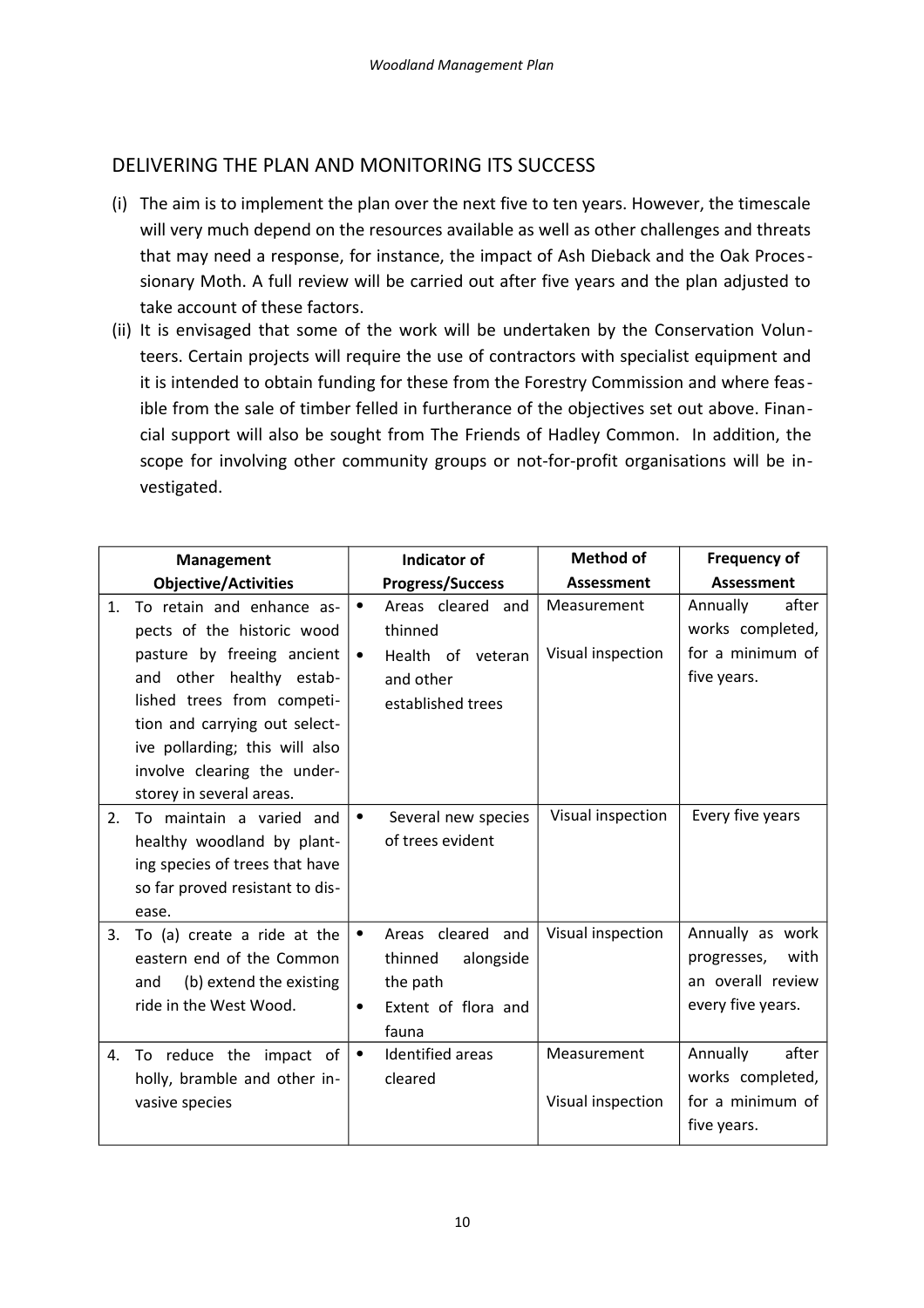| <b>Management</b>                                                                                                                                                                                                                                                             | <b>Indicator of</b>                                                                                                                                                                                                          | <b>Method of</b>                                                                        | Frequency of                                                                                                      |
|-------------------------------------------------------------------------------------------------------------------------------------------------------------------------------------------------------------------------------------------------------------------------------|------------------------------------------------------------------------------------------------------------------------------------------------------------------------------------------------------------------------------|-----------------------------------------------------------------------------------------|-------------------------------------------------------------------------------------------------------------------|
| <b>Objective/Activities</b>                                                                                                                                                                                                                                                   | <b>Progress/Success</b>                                                                                                                                                                                                      | <b>Assessment</b>                                                                       | <b>Assessment</b>                                                                                                 |
| To thin dense stands of<br>5.<br>younger trees to create qual-<br>ity stands, eliminate dense<br>thickets of sycamore and ash<br>saplings<br>and<br>investigate<br>planting<br>disease-resistant<br>elm.<br>6.<br>To maintain and<br>improve<br>heathland<br>and<br>grassland | Problem<br>$\bullet$<br>areas<br>cleared<br>Selected<br>healthy<br>$\bullet$<br>saplings and young<br>trees protected<br>$\bullet$<br>Successful elm re-<br>generation<br>No new saplings<br>$\bullet$<br>allowed to develop | Measurement<br>Visual inspection<br>Recording<br>and<br>monitoring<br>Visual inspection | Annually<br>after<br>works completed,<br>for a minimum of<br>five years. There-<br>after five yearly.<br>Annually |
| areas.<br>maintain and<br>improve<br>7.<br>To<br>ponds.                                                                                                                                                                                                                       | of<br>Clearance<br>$\bullet$<br>invasive species<br>Small ponds opened<br>$\bullet$<br>up to light                                                                                                                           |                                                                                         | after<br>Review<br>works completed                                                                                |
| To keep several areas as in-<br>8.<br>tended<br>intervention<br>non-<br>zones.                                                                                                                                                                                                | n/a                                                                                                                                                                                                                          | Visual inspection                                                                       | Three yearly                                                                                                      |
| To maintain an appropriate<br>9.<br>effective<br>health and<br>and<br>safety regime                                                                                                                                                                                           | Records of wood-<br>$\bullet$<br>land inspections<br>(see above)<br>Periodic reports of<br>$\bullet$<br>Reservoirs'<br>Panel<br>Engineer<br>Condition of bridges<br>٠                                                        | Visual inspection                                                                       | See Management<br>Intentions<br>9<br>(above)                                                                      |
| 10. To maintain and improve the<br>amenity value of the area.                                                                                                                                                                                                                 | Use of nature trail<br>٠<br>Condition of infra-<br>$\bullet$<br>structure                                                                                                                                                    | Observation/<br>٠<br>requests for<br>leaflets<br>Visual inspec-<br>tion                 | Annually                                                                                                          |
| 11. Continue to encourage the<br>use of the Common for re-<br>creational and educational<br>purposes                                                                                                                                                                          | Use by local schools,<br>$\bullet$<br>cricket and local ath-<br>letic clubs                                                                                                                                                  | Contacts<br>with<br>schools and local<br>organisations<br>Informal<br>User<br>feedback  | Annually                                                                                                          |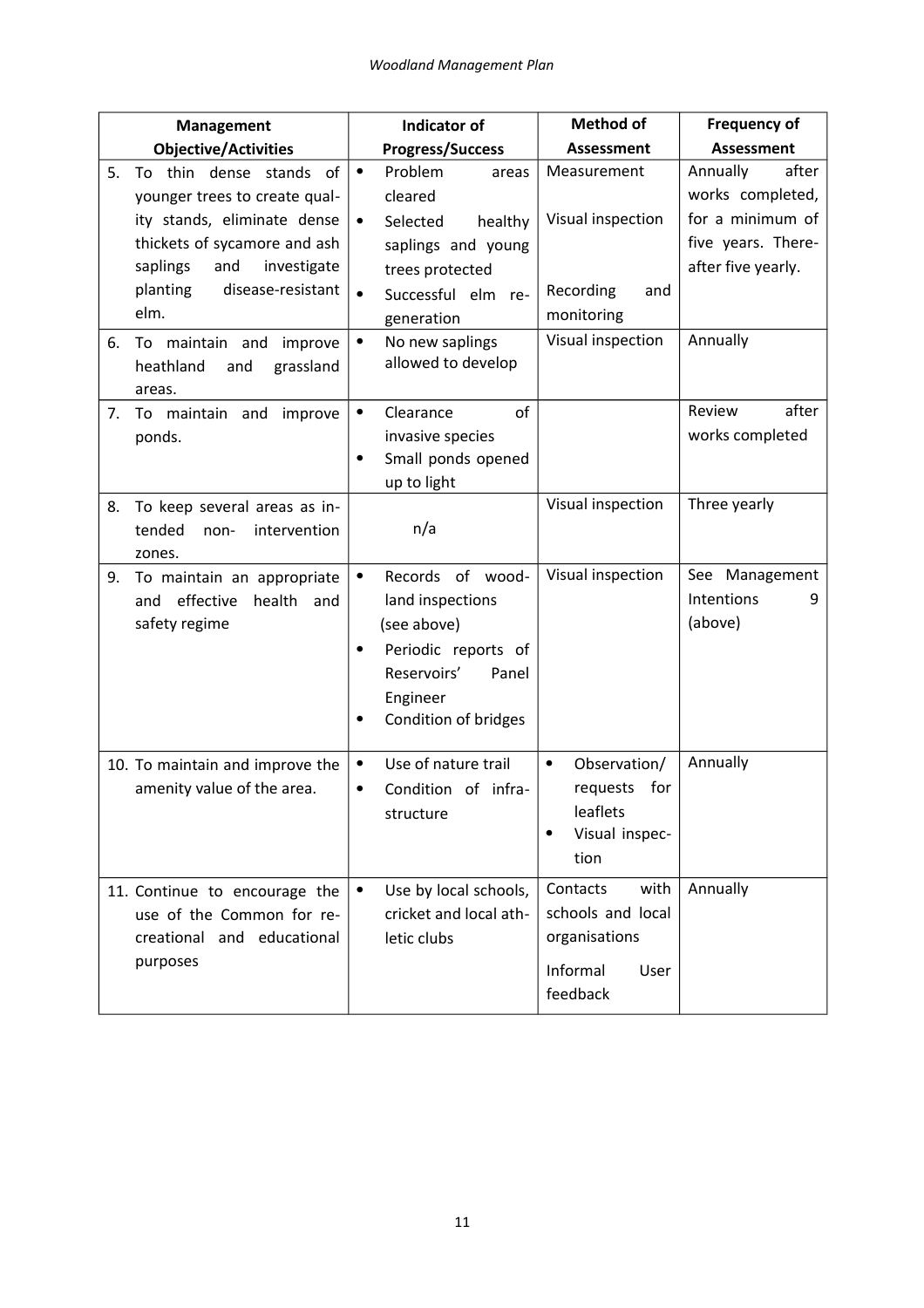## FURTHER INFORMATION

Further information about the Plan or other aspects of the management of the Common can be obtained from –

| <b>The Curators</b> | E-mail address: curator@monkenhadleycommon.net |  |
|---------------------|------------------------------------------------|--|
|                     | Telephone: 0701 426 6096                       |  |
| or from our         |                                                |  |
| Website             | www.monkenhadleycommon.net                     |  |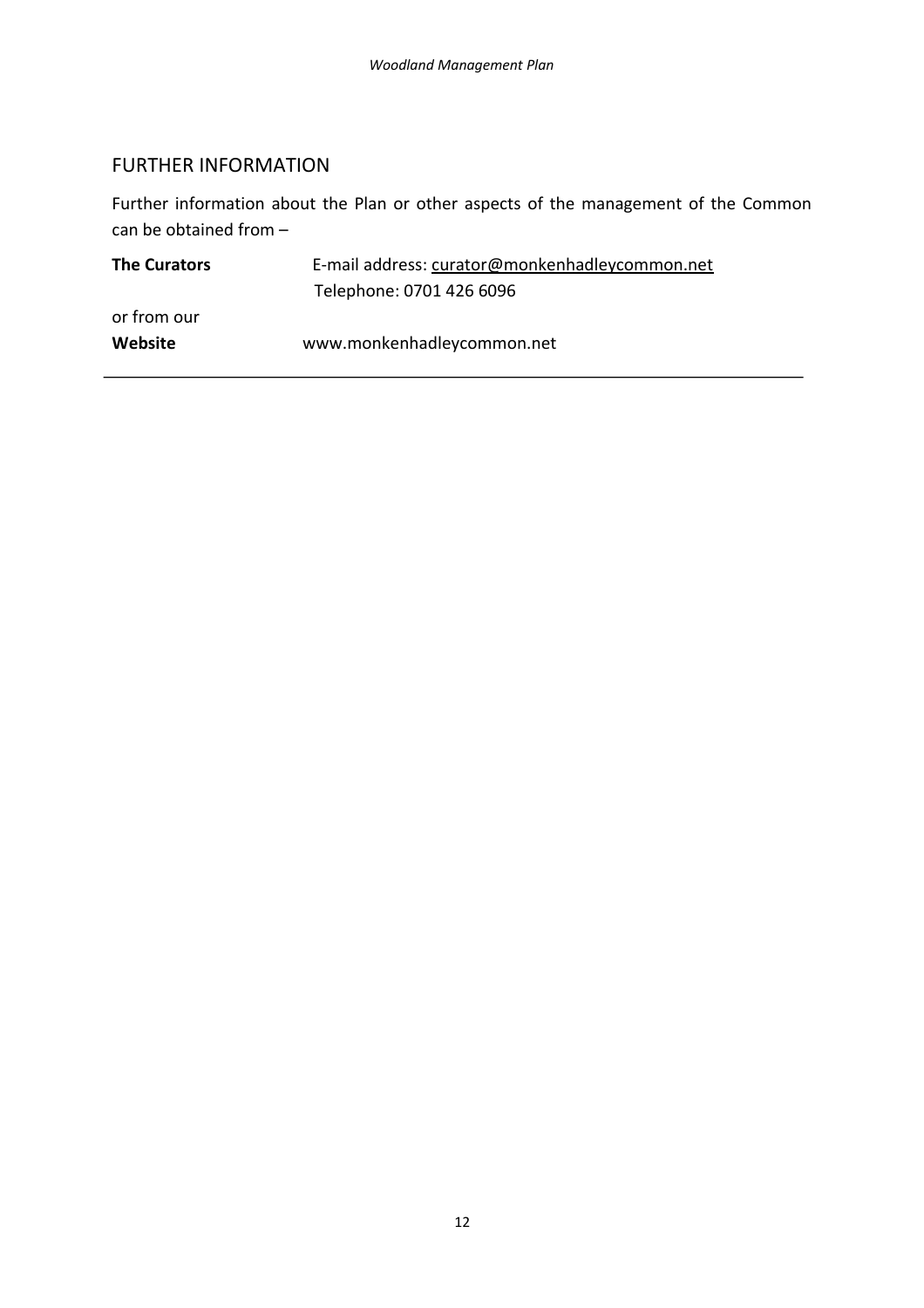## **APPENDICES**

## APPENDIX 1: SUMMARY TABLE OF FEATURES

| <b>Feature</b>                                                                                                                                                    | <b>Within Woodland(s)</b> | Cpts | <b>Adjacent to</b><br>Woodland(s) | Map No |
|-------------------------------------------------------------------------------------------------------------------------------------------------------------------|---------------------------|------|-----------------------------------|--------|
| <b>Biodiversity- Designations</b>                                                                                                                                 |                           |      |                                   |        |
| Site of Special Scientific Interest                                                                                                                               | lNo.                      |      | No.                               |        |
| Special Area of Conservation                                                                                                                                      | No                        |      | No.                               |        |
| Tree Preservation Order                                                                                                                                           | Yes (West Wood only)      |      | Yes                               |        |
| Conservation Area                                                                                                                                                 | Yes                       |      | Yes                               |        |
| Special Protection Area                                                                                                                                           | No                        |      | No.                               |        |
| Ramsar Site                                                                                                                                                       | lNo                       |      | No.                               |        |
| National Nature Reserve                                                                                                                                           | No.                       |      | No.                               |        |
| Local Nature Reserve                                                                                                                                              | No.                       |      | No.                               |        |
| Other                                                                                                                                                             | Yes                       |      | No                                |        |
| Notes : Site of Nature Conservation Importance - Borough Importance - Grade I" This is the highest designation under<br>SSSI developed by the London Ecology Unit |                           |      |                                   |        |

| <b>Feature</b>                                   | <b>Within Woodland(s)</b> | Cpts | Map No | <b>Notes</b>                                                                              |
|--------------------------------------------------|---------------------------|------|--------|-------------------------------------------------------------------------------------------|
| <b>Biodiversity - European Protected Species</b> |                           |      |        |                                                                                           |
| Bat Species (if known)                           | Yes                       | All  |        | Noctules,<br>Daubentons,<br>Pip-<br>istrelle<br>(Source<br>London<br><b>Bat</b><br>Group) |
| Dormouse                                         | No                        |      |        |                                                                                           |
| <b>Great Crested Newt</b>                        | Yes                       |      |        | NBN record data.nbn.org.uk                                                                |
| Otter                                            | No                        |      |        |                                                                                           |
| Sand Lizard                                      | No                        |      |        |                                                                                           |
| <b>Smooth Snake</b>                              | No                        |      |        |                                                                                           |
| Natterjack Toad                                  | No                        |      |        |                                                                                           |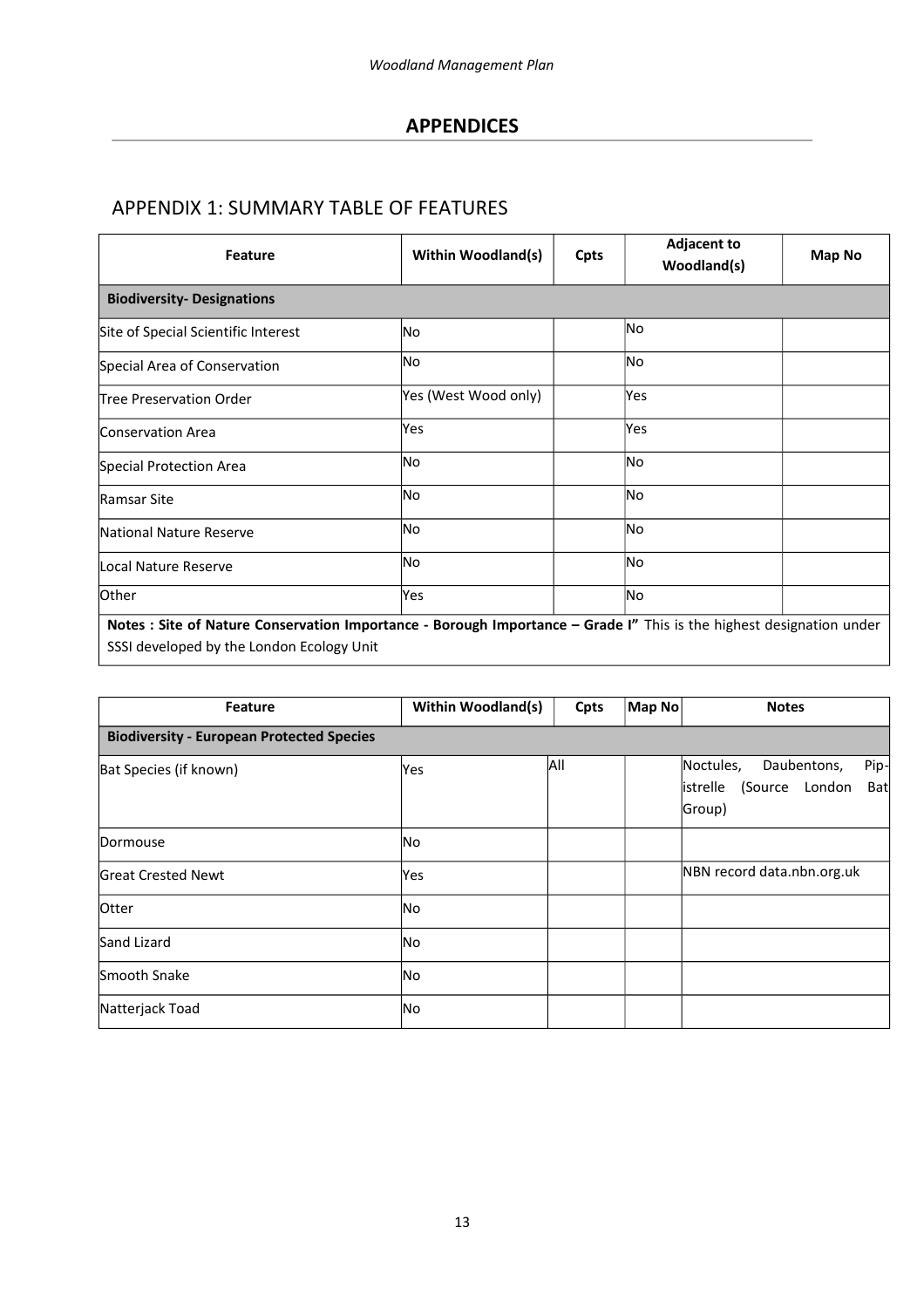| <b>Biodiversity - Priority Species</b> |                                                  |                    |     |                                                                                                                                                                     |
|----------------------------------------|--------------------------------------------------|--------------------|-----|---------------------------------------------------------------------------------------------------------------------------------------------------------------------|
| Schedule 1 Birds                       | Species:                                         | No                 |     | Tawny Owl, Cuckoo, Nuthatch,<br>Sparrowhawk, Treecreeper re-<br>corded                                                                                              |
| Mammals                                |                                                  | Yes                |     |                                                                                                                                                                     |
| Reptiles                               |                                                  | <b>Grass Snake</b> |     | Common Lizard likely                                                                                                                                                |
| Plants                                 |                                                  | Yes                |     | Numerous plant species recor-<br>ded including ancient woodland<br>indicators                                                                                       |
| Fungi/Lichens                          |                                                  | Yes                |     | 53 species of fungi recorded<br>NBN survey. Wurzell study iden-<br>tifies Bryophytes on trees and<br>on the Weir walls                                              |
|                                        | Invertebrates (butterflies, moths, beetles etc.) | Yes                |     | 38 species of butterfly recorded,<br>$\vert$ 20 damsel fly/dragonfly, 25<br>beetle                                                                                  |
| Amphibians (pool frog, common toad)    |                                                  | Yes                |     | Smooth Newt, Common Toad<br>and Common Frog NBN Record                                                                                                              |
| Other                                  |                                                  | No.                |     |                                                                                                                                                                     |
|                                        |                                                  |                    |     | Note: The London Biodiversity Action Plan: identifies Priority Species that are under particular threat in London.                                                  |
| <b>Historic Environment</b>            |                                                  |                    |     |                                                                                                                                                                     |
| <b>Scheduled Monuments</b>             |                                                  | No                 |     |                                                                                                                                                                     |
| Unscheduled Monuments                  |                                                  | Yes                |     | Local Area of Special Archaeolo-<br>gical Significance either side of<br>the railway line. Some evidence<br>of early settlement, including<br>Bronze Age artefacts. |
| Registered Parks and Gardens           |                                                  | No                 |     |                                                                                                                                                                     |
| Boundaries and Veteran Trees           |                                                  | Yes                | Yes | Good ancient pollards and wood<br>banks are present. Veteran<br>trees in the adjacent St George's<br>Fields                                                         |
| Listed Buildings                       |                                                  |                    | Yes | The five white gates to the Com-<br>mon are all included on the stat-<br>utory list of buildings of historic<br>or architectural merit (Grade II).                  |
| Other                                  |                                                  |                    |     |                                                                                                                                                                     |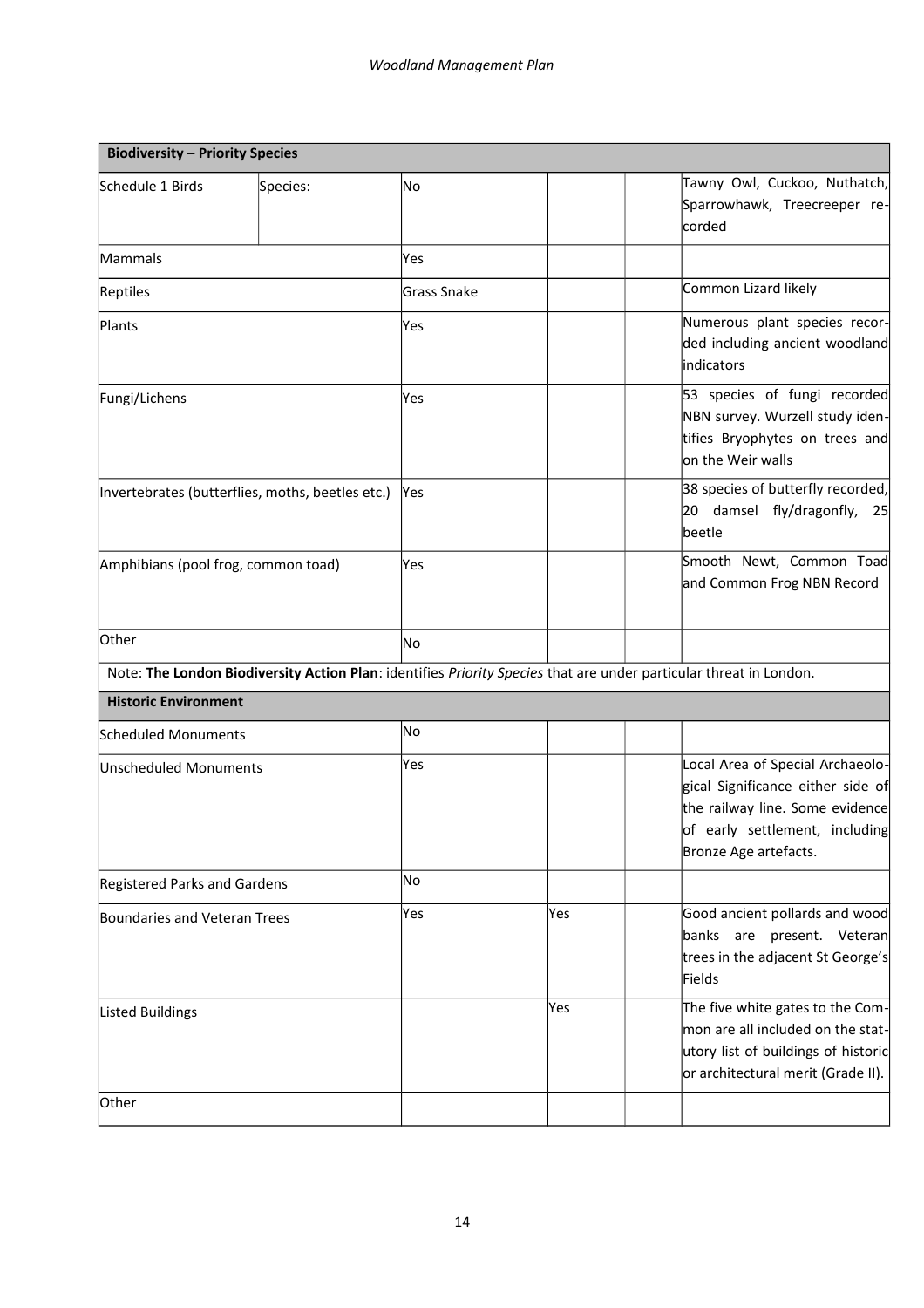| Landscape                           |       |                                                                                                                                                                                                                                                                 |
|-------------------------------------|-------|-----------------------------------------------------------------------------------------------------------------------------------------------------------------------------------------------------------------------------------------------------------------|
| National Character Area:            |       |                                                                                                                                                                                                                                                                 |
| National Park                       | No    |                                                                                                                                                                                                                                                                 |
| Area of Outstanding Natural Beauty  | No    |                                                                                                                                                                                                                                                                 |
| Other:                              | Yes   | Remnant of Enfield Chase and<br>an important open space in a<br>largely urban context.                                                                                                                                                                          |
| <b>People</b>                       |       |                                                                                                                                                                                                                                                                 |
| Public Rights of Way                | Yes   | Bridleway in eastern part of the<br>wood. Pymmes Brook Trail and<br>the London Loop also use the<br>Bridleway.                                                                                                                                                  |
| Other Access Provision              | Yes   | Free access throughout the site<br>via a system of paths and desire<br>lines. The London Loop section<br>16 runs through the south of the<br>lsite.                                                                                                             |
| Public Involvement                  | Yes   | Monken Hadley Conservation<br>Volunteers carry out practical<br>tasks. The Friends of Hadley<br>Common raises money to sup-<br>port the upkeep of the Com-<br>mon.                                                                                              |
| Visitor Information                 | Yes   | Notice boards and finger posts.                                                                                                                                                                                                                                 |
| <b>Public Recreation Facilities</b> | Yes   | Picnic area with 2 benches.<br>Small public car park in Bakers<br>Hill. Cricket field and surround-<br>ing grassland at the west end of<br>the Common are used by local<br>schools. Jacks Lake and sur-<br>rounding grassland around used<br>by a fishing club. |
| Provision of Learning Opportunities | No    | Plan to encourage.                                                                                                                                                                                                                                              |
| Anti-social Behaviour               | Minor | Litter, occasional fly tipping and<br>fires, large groups of dogs not<br>under effective control                                                                                                                                                                |
| Other                               |       |                                                                                                                                                                                                                                                                 |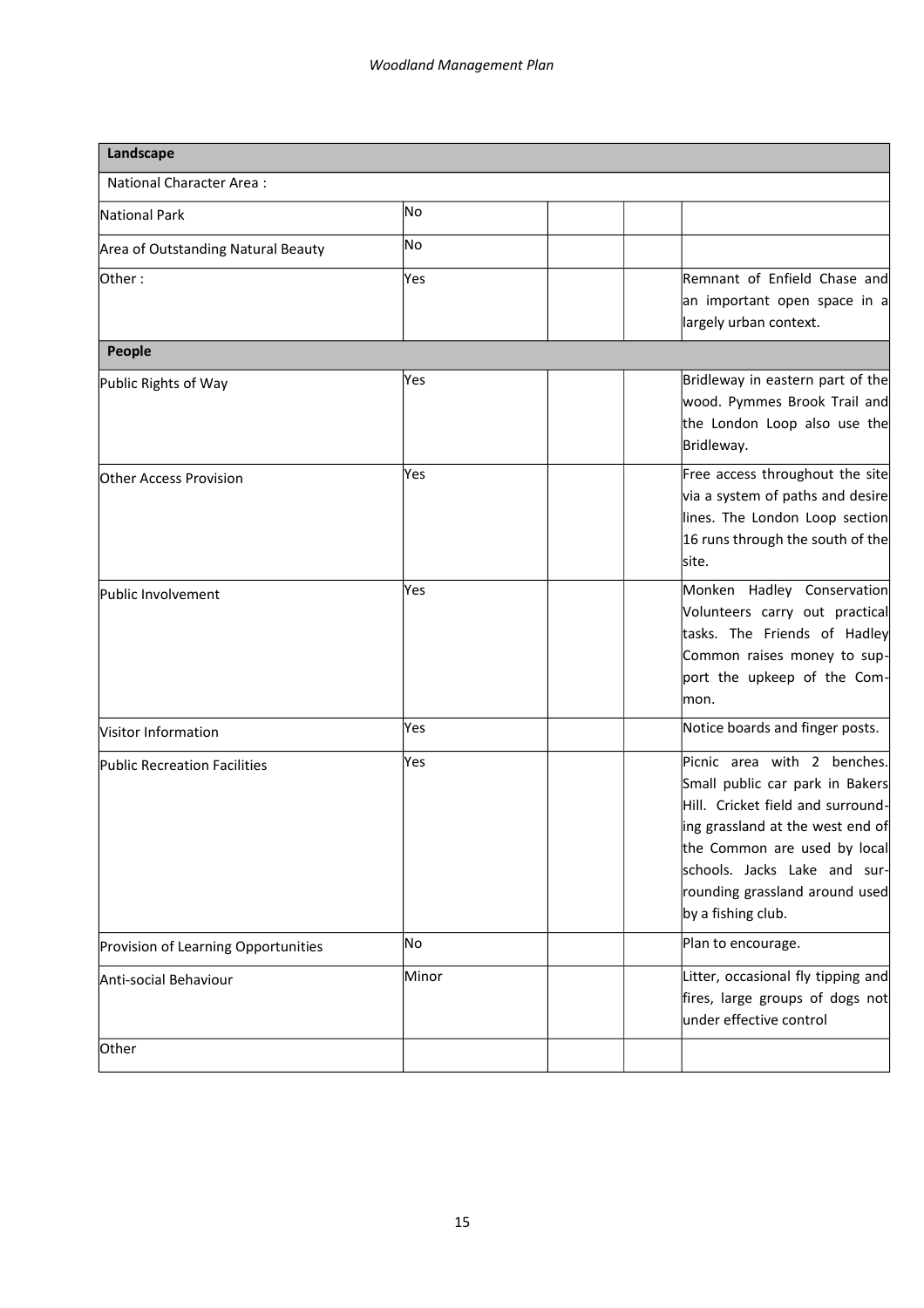| Water               |      |                                                                                                                                  |
|---------------------|------|----------------------------------------------------------------------------------------------------------------------------------|
| <b>Watercourses</b> | Yes  | Pymmes Brook runs out of Jacks<br>Lake and there are two drains<br>and a stream running through<br>the western part of the wood. |
| Lakes               | Yes  | Jacks Lake is 70% on the com-<br>mon the remainder being in<br>Hadley Wood Golf Club.                                            |
| Ponds               | lYes | Three ponds currently hold wa-<br>lter                                                                                           |
| Other               | lNo. |                                                                                                                                  |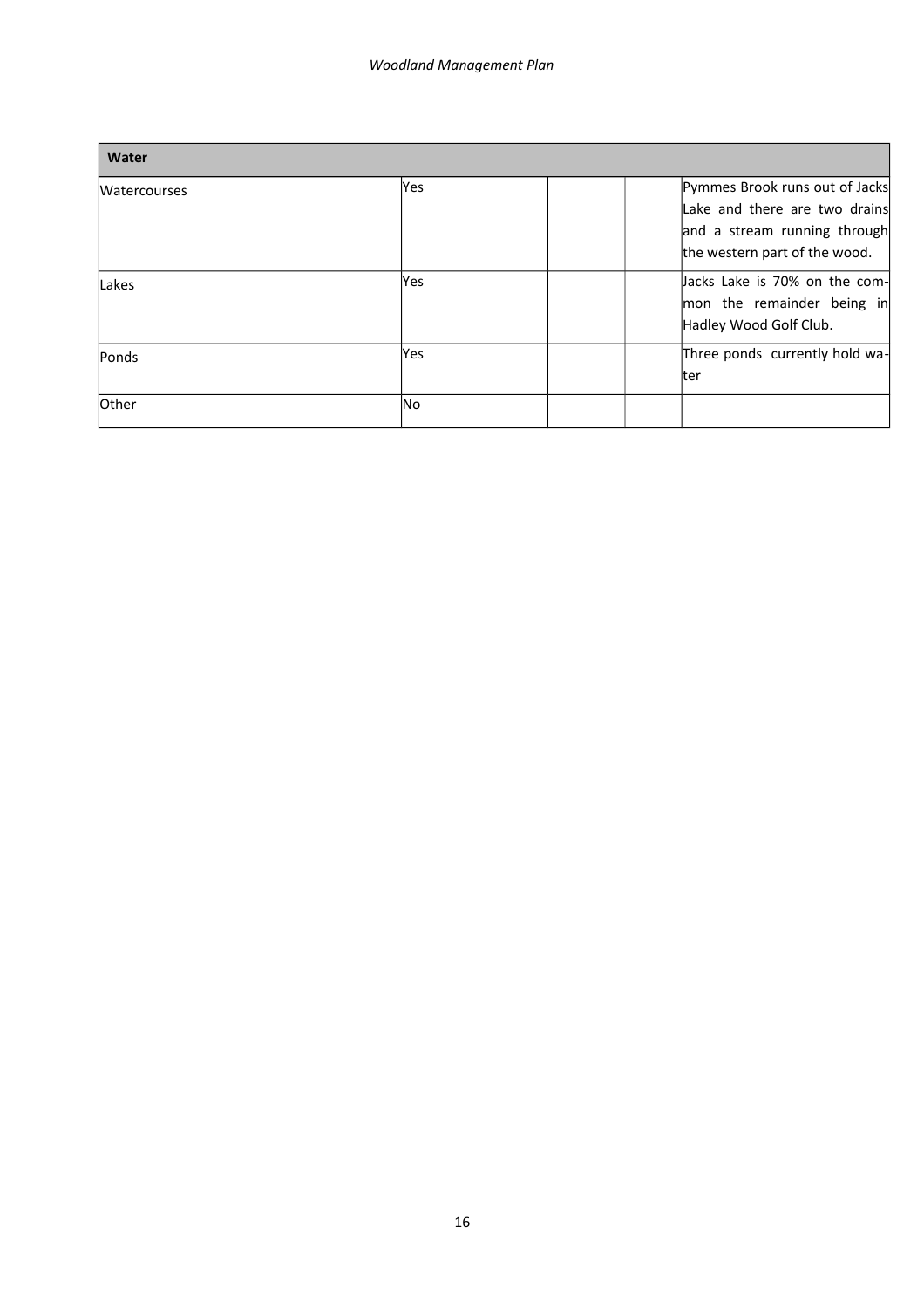## APPENDIX 2: HABITATS

|                                      | Within             |      | Map No Notes |                                                                                               |
|--------------------------------------|--------------------|------|--------------|-----------------------------------------------------------------------------------------------|
| Feature                              | <b>Woodland(s)</b> | Cpts |              |                                                                                               |
| <b>Woodland Habitat Types</b>        |                    |      |              |                                                                                               |
| Ancient Semi-Natural Woodland        | lNo                |      |              | Not Included in the NCC In-<br>ventory of Ancient Woodland<br>1985                            |
| Planted Ancient Woodland Site (PAWS) | No                 |      |              |                                                                                               |
| Semi-natural features in PAWS        | N/A                |      |              |                                                                                               |
| Lowland beech and yew woodland       | No                 |      |              |                                                                                               |
| Lowland mixed deciduous woodland     | Yes                |      |              | Developed<br>character<br>from<br>wood pasture                                                |
| Upland mixed ash woods               | No                 |      |              |                                                                                               |
| Upland Oakwood                       | No                 |      |              |                                                                                               |
| Wet woodland                         | lNo                |      |              |                                                                                               |
| Wood-pasture and parkland            | Yes                |      |              | Formerly wood pasture as part<br>of Enfield Chase. Maps of 1865<br>show a more open landscape |
| Other                                | No                 |      |              |                                                                                               |
| <b>Non Woodland Habitat Types</b>    |                    |      |              |                                                                                               |
| <b>Blanket</b> bog                   | No                 |      |              |                                                                                               |
| Fenland                              | No                 |      |              |                                                                                               |
| Lowland calcareous grassland         | No                 |      |              |                                                                                               |
| Lowland dry acid grassland           | Yes                |      |              |                                                                                               |
| Lowland heath land                   | Yes                |      |              |                                                                                               |
| Lowland meadows                      | <b>No</b>          |      |              |                                                                                               |
| Lowland raised bog                   | No                 |      |              |                                                                                               |
| Rush pasture                         | No                 |      |              |                                                                                               |
| Reed bed                             | No                 |      |              |                                                                                               |
| Wood pasture                         | Yes                |      |              |                                                                                               |
| Upland hay meadows                   | No                 |      |              |                                                                                               |
| Upland heath land                    | No                 |      |              |                                                                                               |
| Unimproved grassland                 | No                 |      |              |                                                                                               |
| Peat lands                           | No                 |      |              |                                                                                               |
| <b>Wetland habitats</b>              | No                 |      |              |                                                                                               |
| Other                                |                    |      |              |                                                                                               |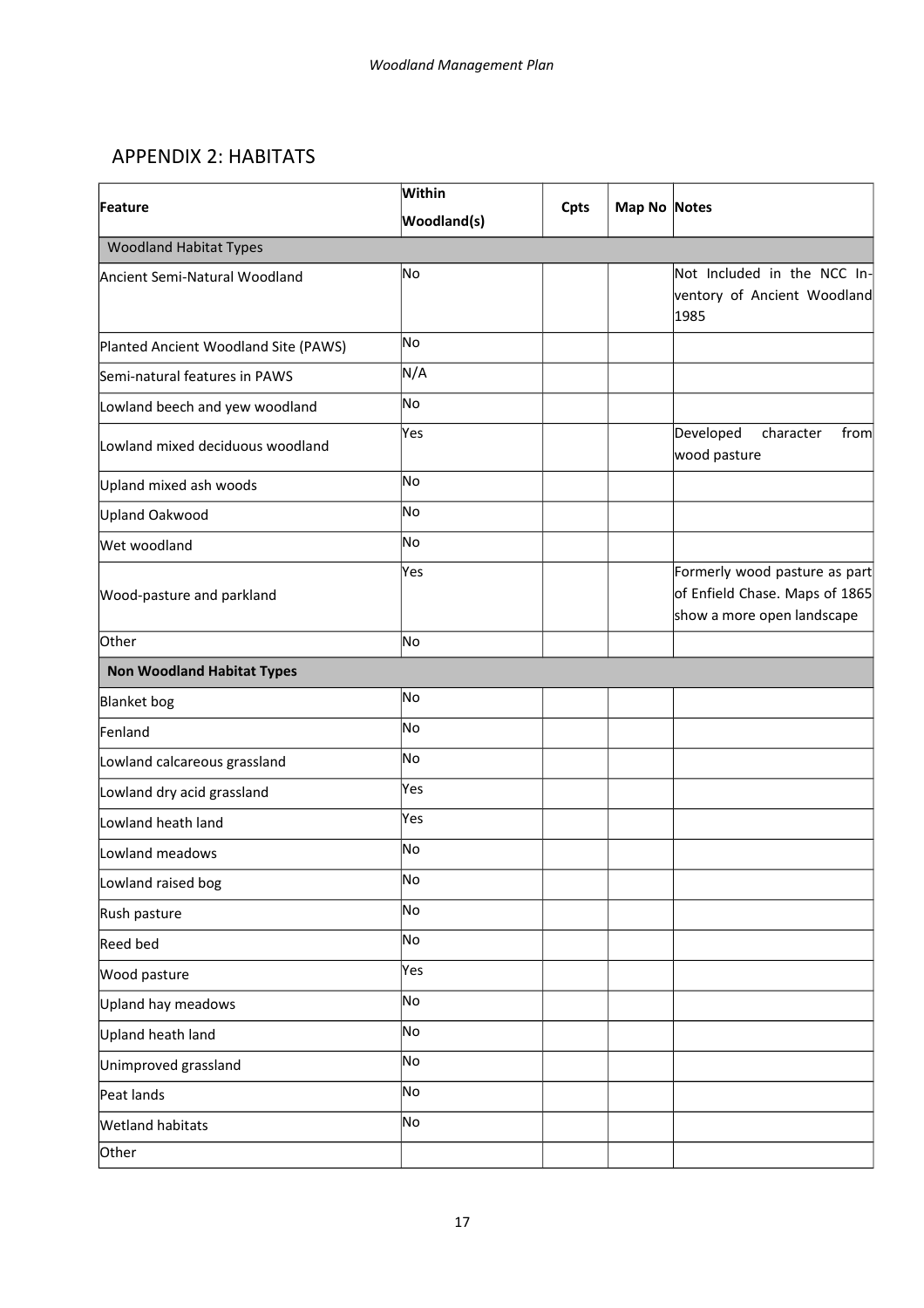## APPENDIX 3: RISKS TO THE WOODLAND

#### **[Plant Health](http://www.forestry.gov.uk/forestry/infd-6abl5v)**

| <b>Threat</b>          | <b>ASH DIEBACK</b>                                                                                                                                                                                                                                                                                                                                                              |
|------------------------|---------------------------------------------------------------------------------------------------------------------------------------------------------------------------------------------------------------------------------------------------------------------------------------------------------------------------------------------------------------------------------|
| Likelihood of presence | Medium                                                                                                                                                                                                                                                                                                                                                                          |
| <i>Impact</i>          | High risk - Possible loss of much of the site's ash                                                                                                                                                                                                                                                                                                                             |
| Response               | Little can be done to prevent the disease but monitoring will be<br>required in terms of the health and safety of affected trees. Ash is<br>also a significant component of the Common and should large<br>scale dieback occur other species need to be considered e.g. dis-<br>ease resistant trees generally and alder in wet areas.<br>http://www.forestry.gov.uk/ashdieback |

| <b>Threat</b>                      | OAK PROCESSIONARY MOTH (OPM)                                                                                                                                                                                                                                                                            |
|------------------------------------|---------------------------------------------------------------------------------------------------------------------------------------------------------------------------------------------------------------------------------------------------------------------------------------------------------|
| Likelihood of presence             | Medium                                                                                                                                                                                                                                                                                                  |
| <b>Impact</b>                      | High - OPM can cause rashes and respiratory problems in hu-<br>mans and cause severe health problems in animals such as dogs                                                                                                                                                                            |
| Response (inc protection measures) | Although not present as yet, it is inevitable it will reach the Com-<br>mon within the next couple of years. Infected public landholders<br>such as Wimbledon Common are spraying and removing nests in<br>high use areas but this is a significant financial burden.<br>http://www.forestry.gov.uk/OPM |

| <b>Threat</b>          | ACUTE OAK DECLINE                                                                                                                                                      |
|------------------------|------------------------------------------------------------------------------------------------------------------------------------------------------------------------|
| Likelihood of presence | Medium                                                                                                                                                                 |
| Impact                 | Low - Loss of oak on site - Acute oak decline (AOD) is a condition<br>known to be affecting several thousand oak trees, mostly in the<br>southern half of the country. |
| Response               | Monitoring is important and sometimes removing infected trees<br>disease.<br>spread of<br>reduce<br>the<br>can<br>http://www.forestry.gov.uk/acuteoakdecline           |

| <b>Deer</b>            |                                                                                                                                                                             |
|------------------------|-----------------------------------------------------------------------------------------------------------------------------------------------------------------------------|
| Likelihood of presence | High                                                                                                                                                                        |
| <b>Impact</b>          | Low - Muntjac and Roe deer have both been recorded but as yet<br>their impact appears low. In higher numbers they can adversely<br>impact on woods preventing regeneration. |
| Response               | Protecting tree establishment if numbers grow is important. This<br>can be done using tree tubes and or temporary deer fencing.                                             |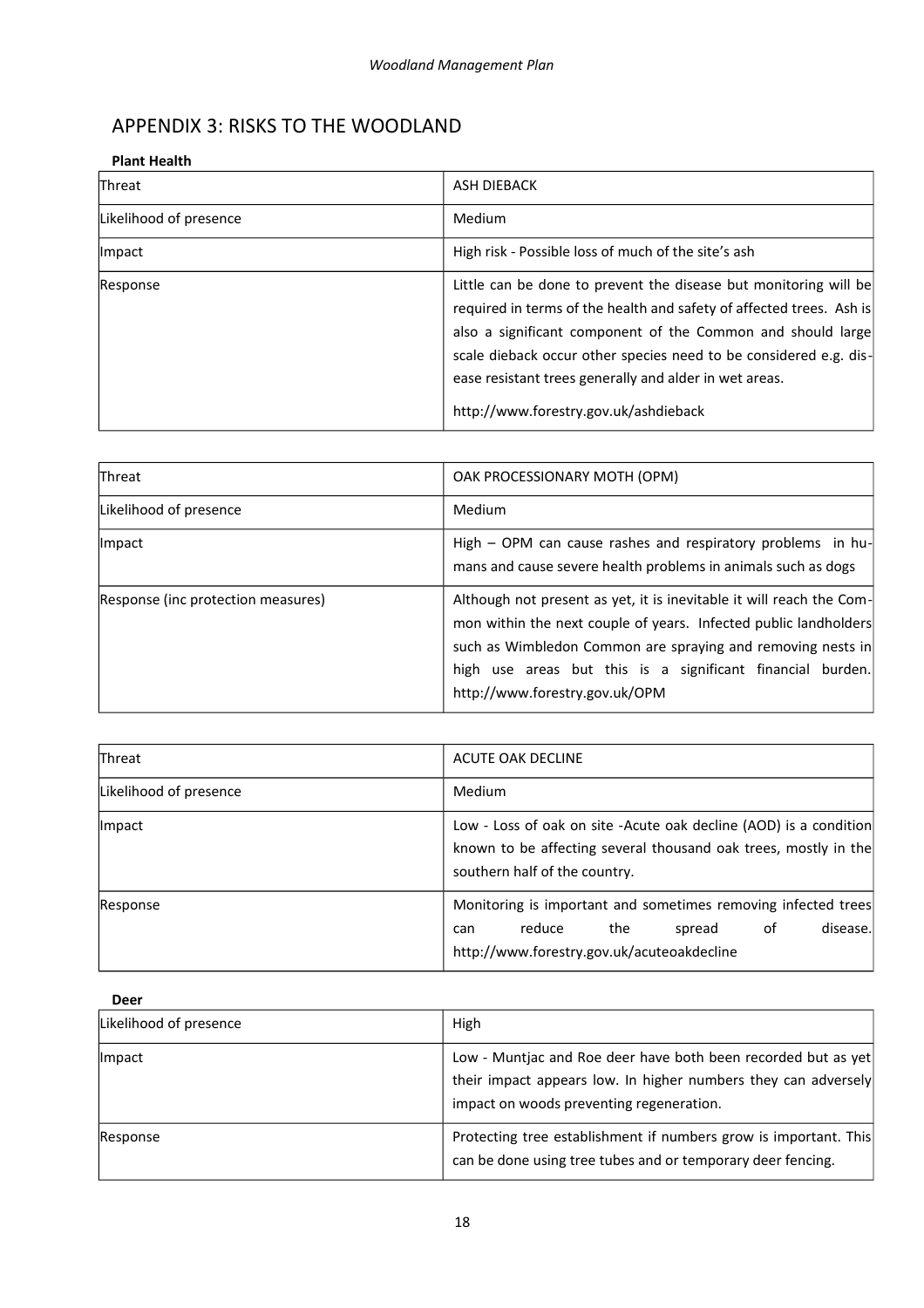#### **[Grey Squirrels](http://www.forestry.gov.uk/greysquirrel)**

| Likelihood of presence | High                                                                                                                                                                     |
|------------------------|--------------------------------------------------------------------------------------------------------------------------------------------------------------------------|
| <i>Impact</i>          | High- squirrel damage several tree species in particular sycamore<br>and beech with severe impacts and both species struggle to re-<br>main undamaged in the south-east. |
| Response               | Little can be done in public access woodland surrounded by hous-<br>ing                                                                                                  |

#### **Livestock and Other Mammals**

| Threat                 | Livestock not a threat in this suburban woodland |
|------------------------|--------------------------------------------------|
| Likelihood of presence |                                                  |
| Impact                 |                                                  |
| Response               |                                                  |

#### **Water & Soil**

| <b>Threat</b>          | <b>POLLUTION</b>                                                                                                                                                                                                                                                    |
|------------------------|---------------------------------------------------------------------------------------------------------------------------------------------------------------------------------------------------------------------------------------------------------------------|
| Likelihood of presence | Medium                                                                                                                                                                                                                                                              |
| Impact                 | High                                                                                                                                                                                                                                                                |
| Response               | (a) from vehicles passing adjacent to the west half of the Com-<br>mon. Contractors using machines should be required to carry spill<br>kits.<br>(b) leakages from utility services, such as fractured sewer pipes,<br>gas mains and oil- filled electricity cables |

## **Environmental** Threat (Pollution, Fire, Flood, Wind, Invasive Species, Anti-social Behaviour etc.) VARIEGATED YELLOW ARCHANGEL, HIMALAYAN BALSAM Likelihood of presence **High** High | Impact | Medium, it does not cover vast areas Response) and a settle of the contract of  $\vert$  Ongoing program of removal Threat (Pollution, Fire, Flood, Wind, Invasive Species, Anti-social Behaviour etc.) **HOLLY**  $\vert$ Likelihood of presence  $\vert$  High Impact  $\vert$  High – stifles regeneration of trees and makes many parts of the wood inhospitable. Response **Removal - a program of removal is scheduled for selected areas.**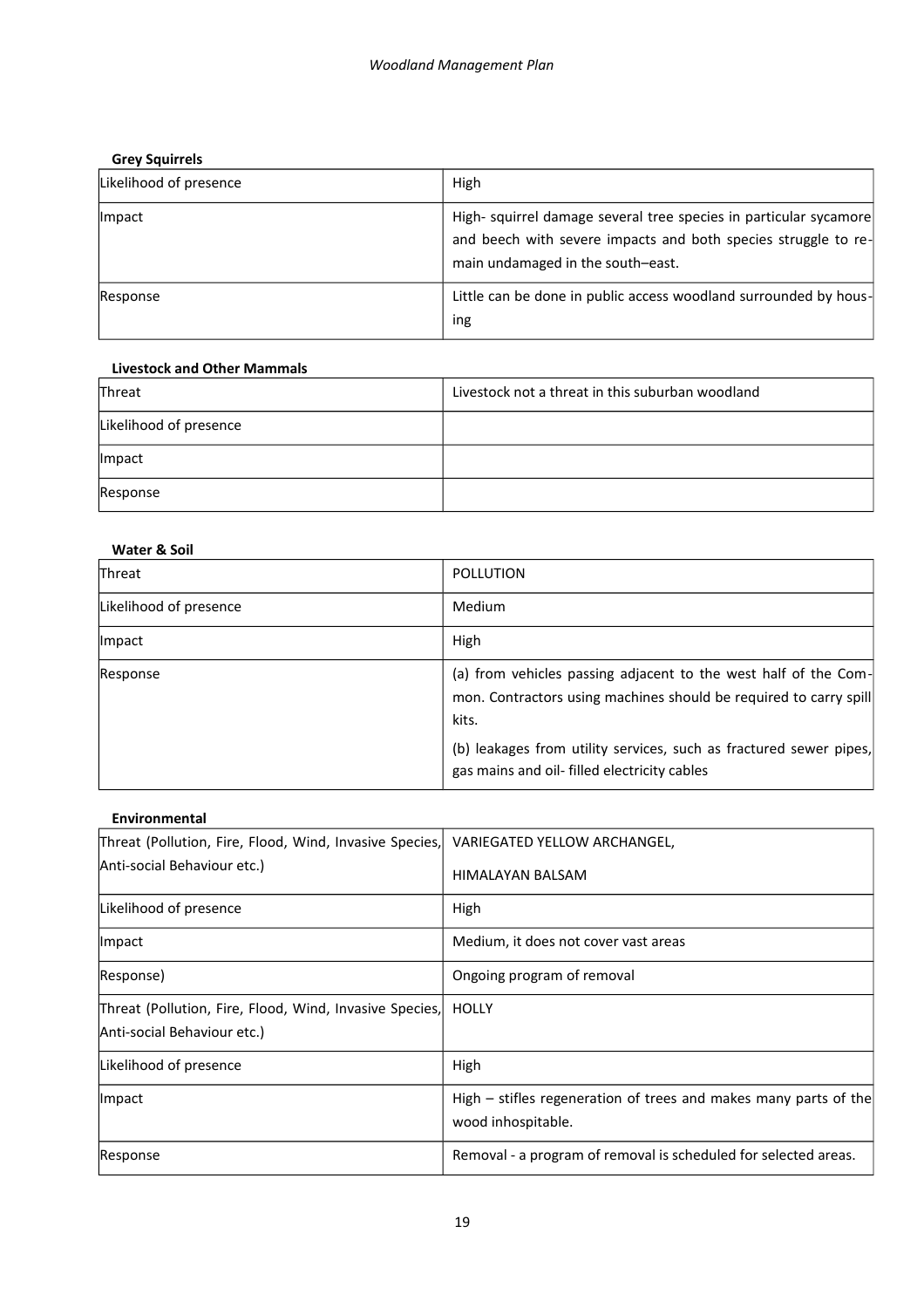| Threat (Pollution, Fire, Flood, Wind, Invasive Species, FIRE<br>Anti-social Behaviour etc.) |                                    |
|---------------------------------------------------------------------------------------------|------------------------------------|
| Likelihood of presence                                                                      | Low – rare in broadleaved woodland |
| <i>Impact</i>                                                                               | Low – unlikely to be widespread    |
| Response                                                                                    | Call Fire Service                  |

#### **[Climate Change](http://www.forestry.gov.uk/forestry/INFD-8M6E9E) Resilience**

| versity etc.)          | Threat (Uniform Structure, Provenance, Lack of Di- The Common is dominated by oak much of which is over-mature.<br>This may make it more vulnerable to climate change.                    |
|------------------------|-------------------------------------------------------------------------------------------------------------------------------------------------------------------------------------------|
| Likelihood of presence | Medium                                                                                                                                                                                    |
| Impact                 | Medium                                                                                                                                                                                    |
| Response               | Monitor tree health, and increase the diversity of the woodland<br>structure by promoting an increase in the number, variety and age<br>range of existing native species present on site. |

February 2016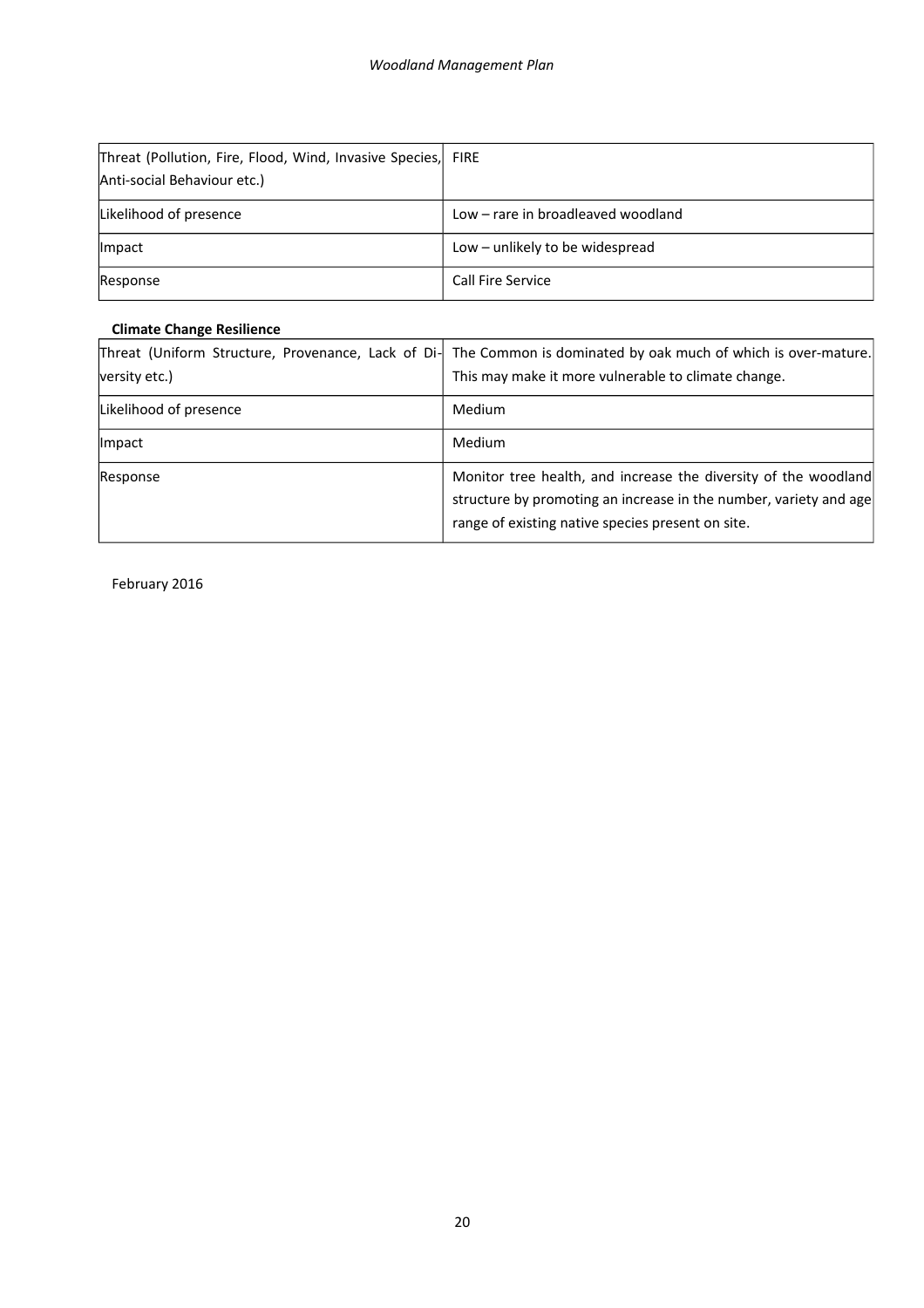## APPENDIX 4: MANAGEMENT COMPARTMENTS





## Key:

| a. | The War Memorial Area  |    | The East Wood               |
|----|------------------------|----|-----------------------------|
| b. | The Cricket Pitch Area | g  | The Plantation              |
|    | The West Wood          | h. | Jacks Lake                  |
| d. | <b>Bakers Hill</b>     |    | <b>Games Road Wood</b>      |
| e. | Newman's Hill          |    | <b>Games Road Grassland</b> |

Note: These sketch maps are not to scale and do not purport to show precise locations or boundaries.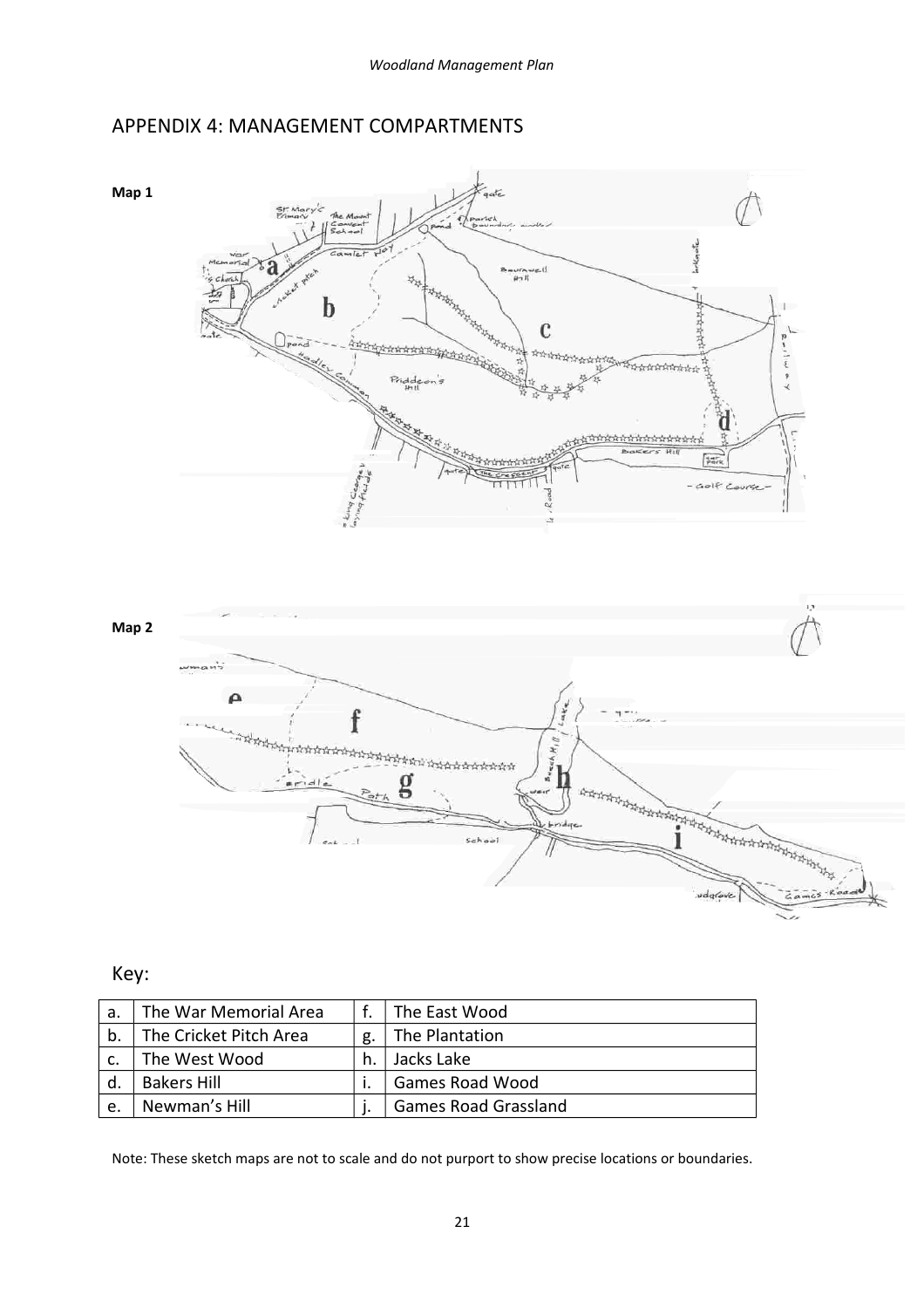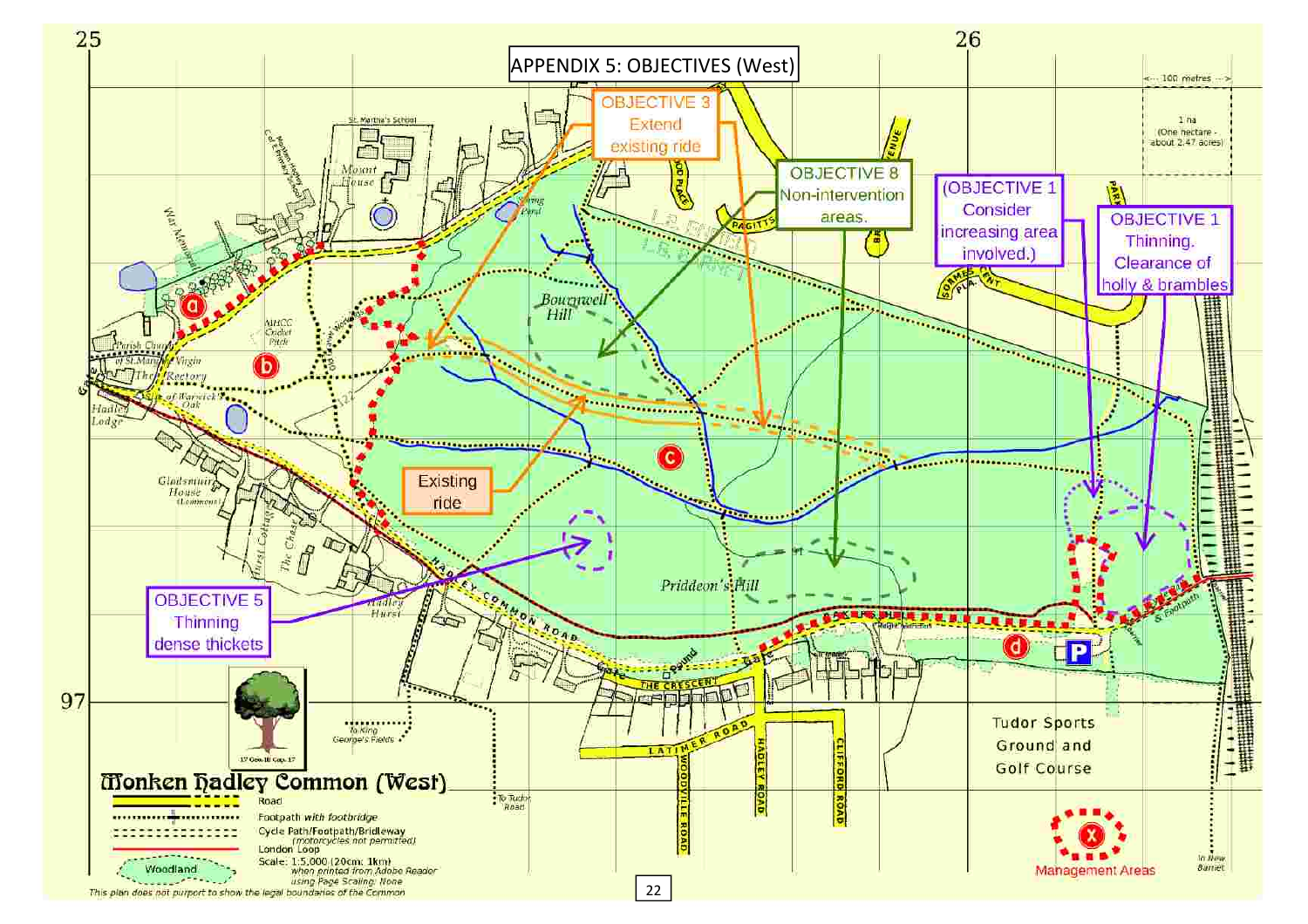